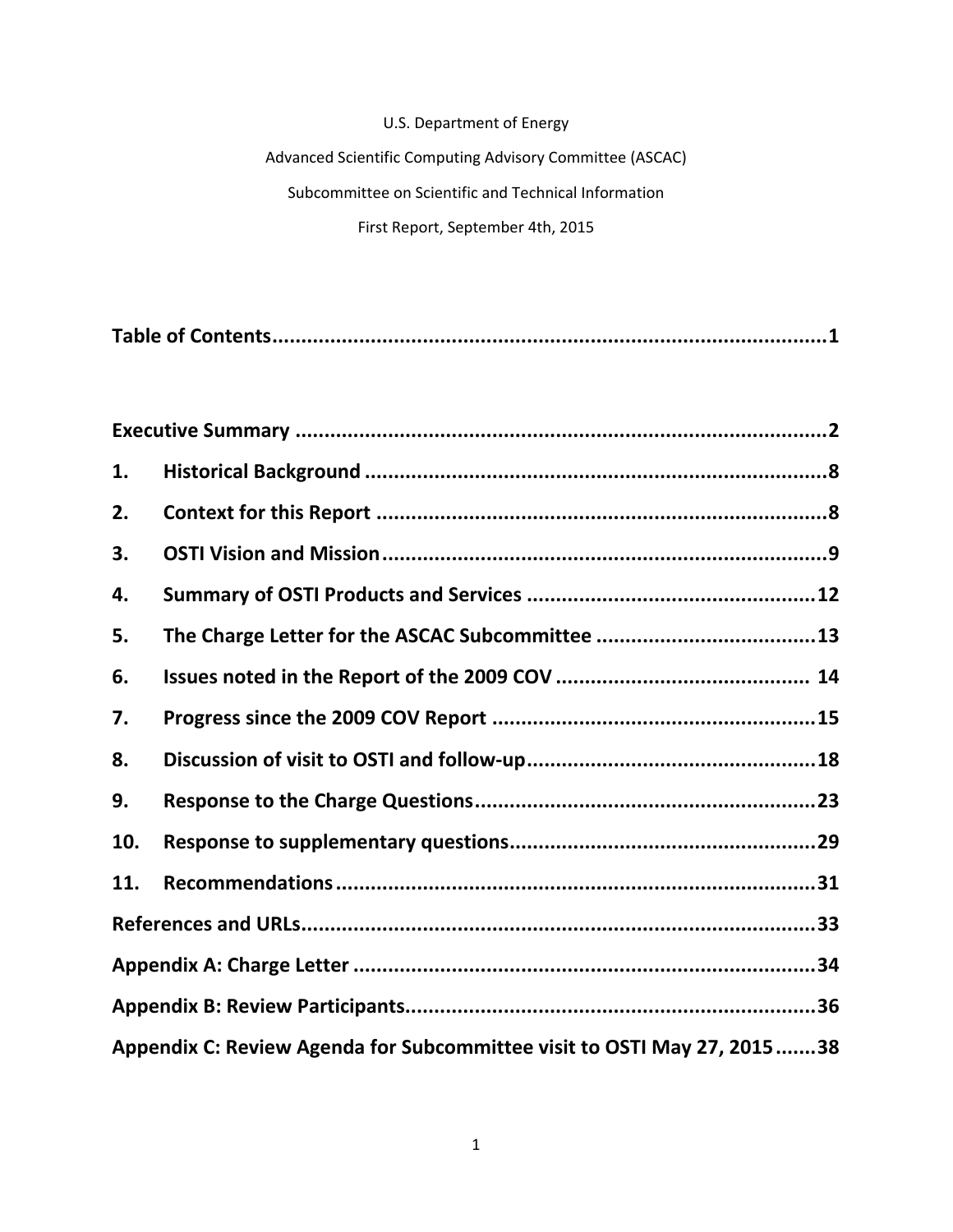## **Executive Summary**

## **Introduction**

The new Office of Scientific and Technical Information (OSTI) standing subcommittee of ASCAC was charged to assess the quality and effectiveness of OSTI's recent and current products and services and to comment on its mission and future directions in the rapidly changing environment for scientific publication and data.

## **Overview of Responses to the Charge Questions**

*Charge question (a): Are the current OSTI products and services best in class and are they the most critical for the OSTI mission given the present constrained budget environment?*

The subcommittee examined the vision and mission of OSTI and welcomed its recent re‐ organization and its new strategic plan. We find that OSTI's products and services are professional and generally well done, and the subcommittee welcomed their increased focus on the search and discovery of DOE STI R&D.

OSTI is playing an important role among government agencies, for example by operating the flagship Science.gov site for DOE and by providing key data ID services through the DataCite organization.

Many of OSTI's services incorporate leading‐edge technologies and, in this sense, can be regarded as 'best in class'. These include: SciTech Connect's powerful semantic search capability, the ScienceCinema video service's automated audio‐indexing technology, and WorldWideScience.org's language translation technology. OSTI also offers an innovative federated search capability in NLE<sup>Beta</sup>, Science.gov, and WorldWideScience.org. OSTI's rapid development of the DOE PAGES<sup>Beta</sup> service and the associated further development of their E-Link service for submission have been impressive.

One OSTI service that was found not to be best in class is the ESTSC software service. This service and its software inventory seem very outdated and out of touch with the leading DOE research software developers. The ESTSC model of charging for software also seems unlikely to be an attractive offer given the open source culture of the scientific research community. In addition, some of the datasets stored in the Data Explorer tool prior to OSTI's establishing their Data ID service need to be reviewed.

Overall, the subcommittee found that OSTI has made great strides recently and most of their latest product releases appear to have elements that are best in class. However, a focus on unifying the product set, reducing redundancy, and improvements in content coverage will be required before they can claim to be fully best in class.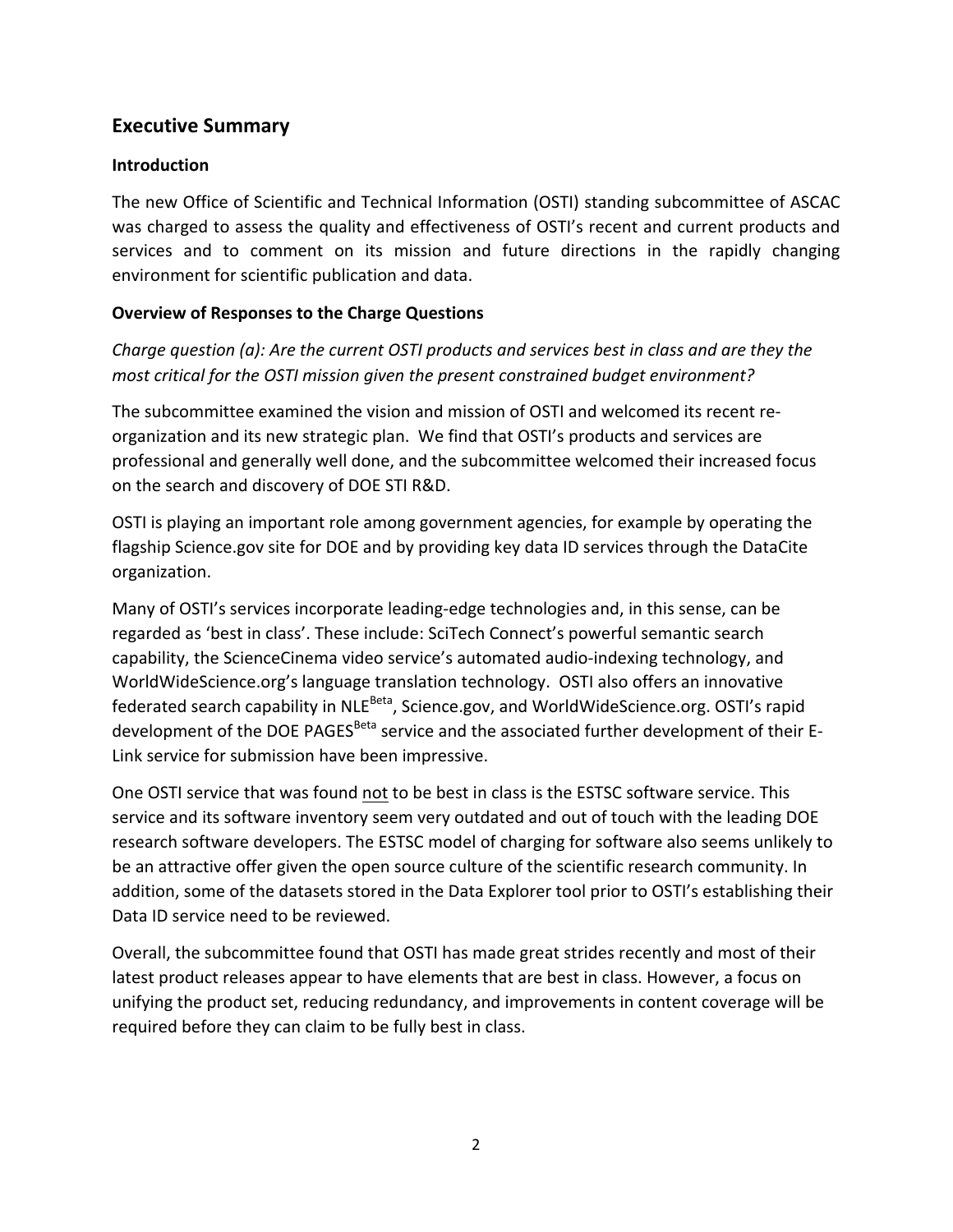## *Charge question (b): Do OSTI products and services fulfill customer needs now?*

We first note that OSTI has multiple kinds of 'customers' including librarians and public and commercial information services, DOE data program managers, as well as the DOE researchers called out in its mission statement.

There appears to be significant take‐up of OSTI services by the public and by commercial services. OSTI provided comparative evidence for the quality of its services.

Certain classes of customers (such as major DOE data program managers in ARM and CDIAC) are satisfied with existing OSTI products and services and see OSTI as one of the few solutions (and the only DOE supported one) for their needs. They also see OSTI as being open to tailoring and improving their services based on their needs.

To researchers, OSTI services seem cumbersome by comparison to existing domain‐specific solutions and to leading community archives and public sharing sites, which offer very different and more interactive ways of sharing knowledge.

Researchers see the need for more integration of the different services and an improved user interface. Using user-interface simplification and best-practices to unify and reduce redundancy in the toolset would improve the user's experience of OSTI services.

*Charge question (c): Are the OSTI products and services positioned to evolve to fulfill customer needs in the future? Has the OSTI strategic plan appropriately addressed the rapid evolution of technologies, research product types, and ways in which research results are communicated and shared?*

The emerging challenge of collecting electronic versions of graphs, tables, and images in papers does not seem to be currently addressed in detail in OSTI's plans. Although data, software, images and video are all part of OSTI's larger data vision it must be emphasized that OSTI and the DOE STIP community must work closely with the DOE research community if they are to develop new useful services for today's researchers. A detailed implementation plan showing how OSTI will achieve the goals set out in their strategic plan would be helpful.

OSTI staff showed a good awareness of the likely evolution of the services with respect to linking publications to data. OSTI's Data ID Service is a useful start and OSTI's involvement with other organizations working in this area will be valuable.

OSTI's vision for providing '*named user'* functionality could clarify the issue of which part of their customer base they are addressing. Adding some *'social functionality'* could also help bring the interactivity of OSTI services up to the level of the best research community tools.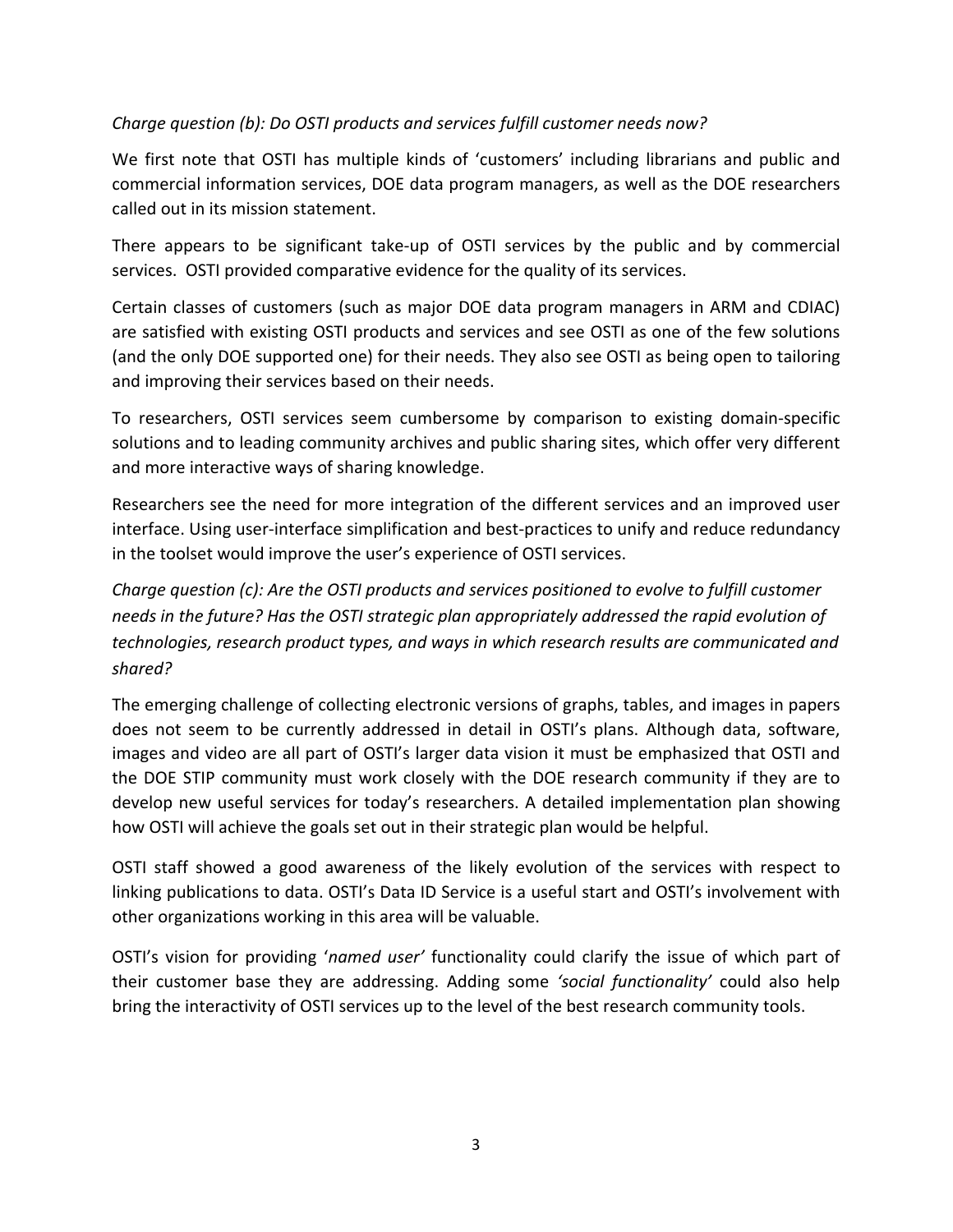*Charge question (d): What is the national and international standing of OSTI with respect to similar organizations whether at other U.S. Federal Agencies, DOE Laboratories, or universities? In what areas must OSTI be a clear leader to fulfill its mandated responsibilities to the DOE?*

OSTI is in a leadership position among Federal agencies. OSTI services employ a range of innovative technologies not uniformly available from their peer international scientific information organizations.

OSTI has a leadership role with the CENDI interagency group in operating the Science.gov gateway to government science information. This offers a federated search service across 60 scientific databases and 200 million pages of scientific information. The recently developed DOE PAGES<sup>Beta</sup> service for access to research journal articles has won the respect of the NSF and the DOD (DTIC) who are considering using the OSTI system for delivering their public access plans. This is an area in which OSTI must be a clear leader to fulfill its mandated responsibilities.

In terms of international leadership and recognition, OSTI is a founder member of the WorldWideScience Alliance and is responsible for providing novel real-time searching and translation service over globally‐dispersed multilingual scientific literature to the other Alliance members.

OSTI products and services compare well with those delivered by similar organizations in Canada (CISTI), France (INIST‐CNRS) and the German National Library of Science and Technology (TIB).

Because of its recognized expertise in information management, OSTI was invited to chair the Technical Activities Coordinating Committee of the International Council for Scientific and Technical Information (ICSTI).

## **Overview of Responses to supplementary questions**

*Is the mission statement sensible in the light of the statutory authorities?*

The OSTI mission statement is entirely appropriate in targeting DOE researchers and the public.

## *Is OSTI organized and staffed to accomplish today's mission?*

The recent re-organization of OSTI in terms of its three core functions has given OSTI clearer focus on DOE research results.

It is likely that some changes to the mix of technical expertise at OSTI will be required to design and develop services suitable for modern science environments. This could be acquired either through new hires or by collaboration with existing DOE lab researchers and librarians.

If OSTI is to take on a larger role with respect to data it needs to expand its expertise in this area.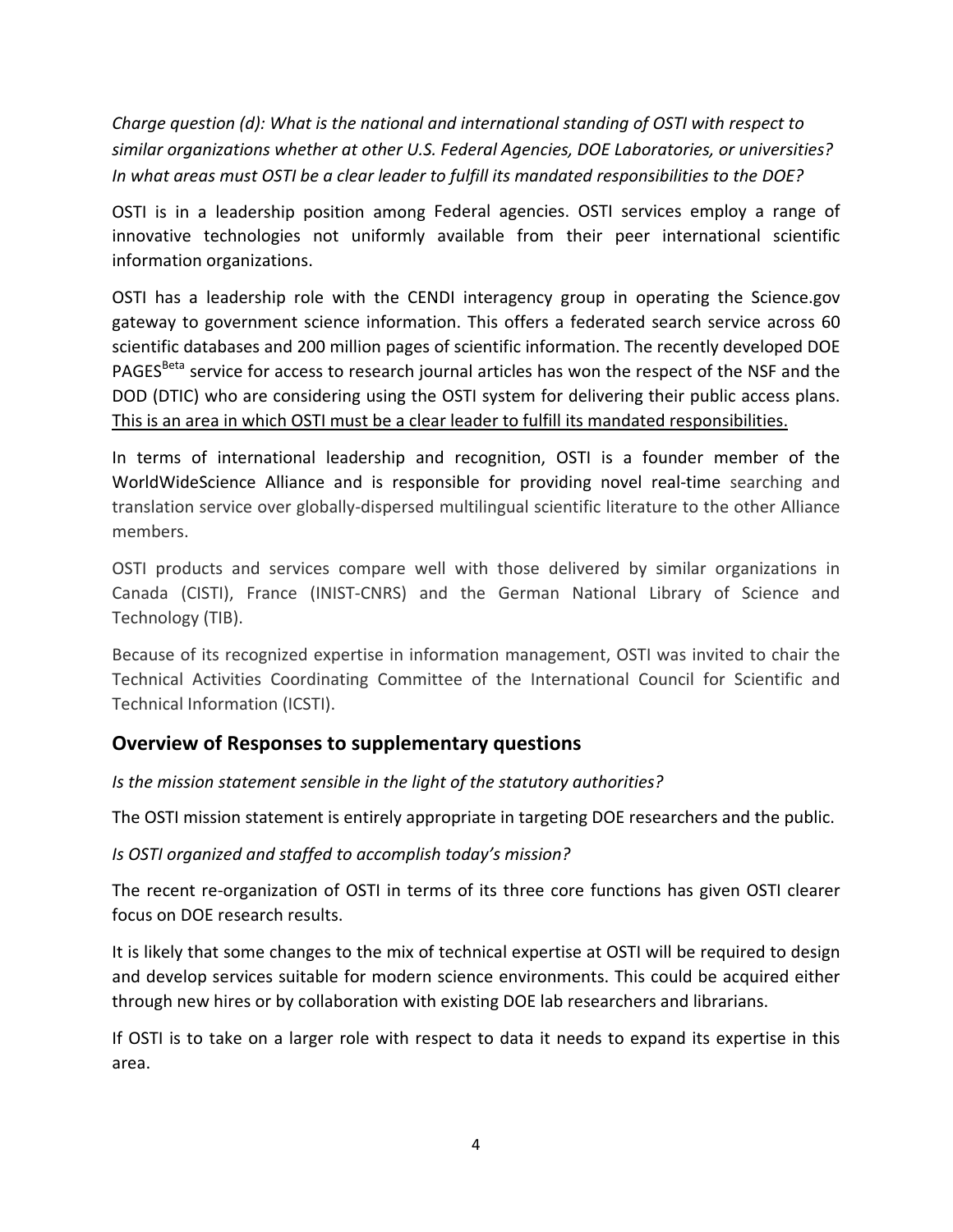## *Are the current and planned OSTI products and services the correct ones?*

The products and services need to be targeted for at least three different communities – the traditional library and information management community, the DOE research community, and the general public.

The Data ID Service is a critical first step towards making datasets citable and linking data to publications. Other data collection, federating, and brokering services may be the next step.

The automated collection of publications and provision of public access versions should remain a top priority for OSTI. Optimization of the publication collection method could significantly reduce the burden on the data submitter (e.g. requesting only the DOI, organization, funding info, and a pdf) and significantly increase collection completeness.

The start on collecting multimedia content is valuable but improvements in metadata and consideration of the priorities of different types of multimedia should be undertaken.

### *What suggestions would the subcommittee make for the next steps?*

We suggest that OSTI undertake more to understand and collaborate with its various customers, including:

Discuss approaches to **partner** with the DOE labs and researchers to improve content completeness and help reach the DOE goal. Initiate some serious two-way outreach and dialog with the DOE Labs research communities to better understand what services they would like and use. Discuss tool usability issues with the DOE research community with a view to developing an integrated 'one stop shop' approach to STI services;

Enlarge the STIP management by 'researcher champions' from each Lab. The lab library staff need to work with researchers to understand the issues of research reproducibility and open science that require linking data and software to research publications. With the STIP management, OSTI needs to develop the necessary skills to advise researchers about the required Data Management Plans. This could include discussion about possible data repositories for long‐term storage of large data sets as well as how to release sufficient data to support the conclusions of the journal article.

A more detailed analysis of Google/Bing search results on DOE R&D could help determine those areas OSTI should focus to deliver complementary functionality.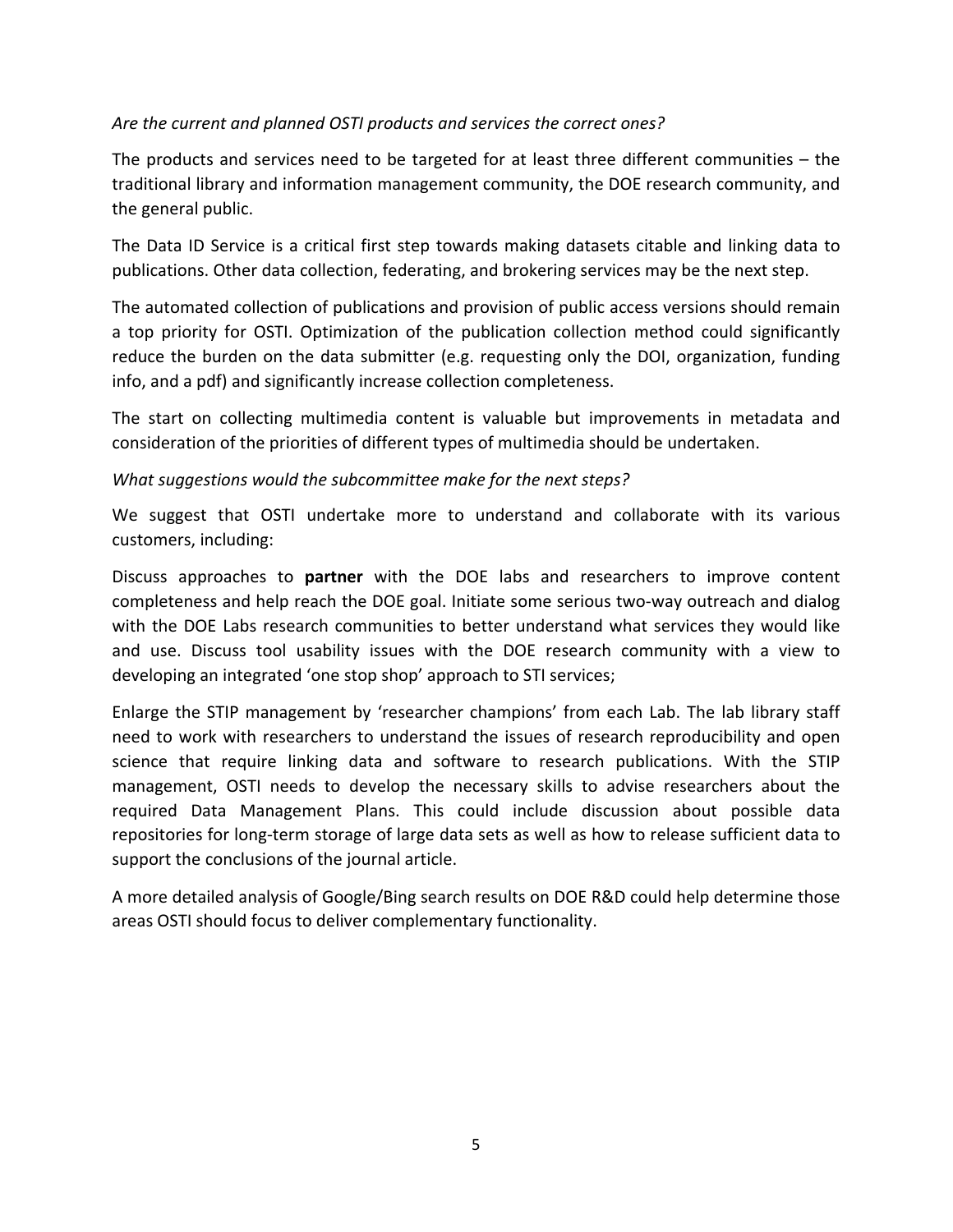## **Subcommittee Recommendations**

### **To OSTI:**

- 1. If OSTI is to truly fulfill its mission to create products and services to make '*R&D findings available and useful to DOE researchers'*, it needs to initiate a vigorous outreach program with the DOE Lab researchers. This must involve listening to researchers needs and understanding the strong and weak points of existing community sites.
- 2. OSTI should work with the DOE research community to re-invent the ESTSC software service. In addition, releasing software in support of a research publication needs to be supported. In respect of the Data Explorer tool, OSTI should undertake a review of the datasets currently included in the tool, in partnership with Lab researchers.
- 3. Work with the Labs to identify 'researcher champions' who can work with the STIP community to strengthen the link to researchers. This could include advice on Data Management Plans and target data repositories.
- 4. OSTI should work aggressively to continue toward a unified user environment with a limited number of, clearly delineated, non‐redundant tools and develop a master plan for future development and areas of expansion through community input.
- 5. Through partnership with the national lab librarians and researchers identify and address publication content gaps and develop clear instructions and guidelines regarding content submission requirements. Significantly improving the completeness of coverage of the publications collection will require creative solutions. In addition, OSTI needs to work with the Labs to correct present inaccuracies in the record and also to devise practical methods to check that research papers are made openly available after the 12 month embargo time.

### **To the Office of Science:**

1. To promote a successful implementation of the public access requirement issued by OSTP, OSTI needs top‐down support from DOE in clearly communicating that this is not a requirement/burden imposed by OSTI but rather a government‐wide and DOE‐ wide requirement meant to share federal research results and accelerate scientific progress. In this regard, labs, grantees, and their authors need to be incentivized to comply with this requirement, which partnership with OSTI staff can help them to fulfill, and one such incentive could be a measurable expectation expressed in labs' annual performance plans.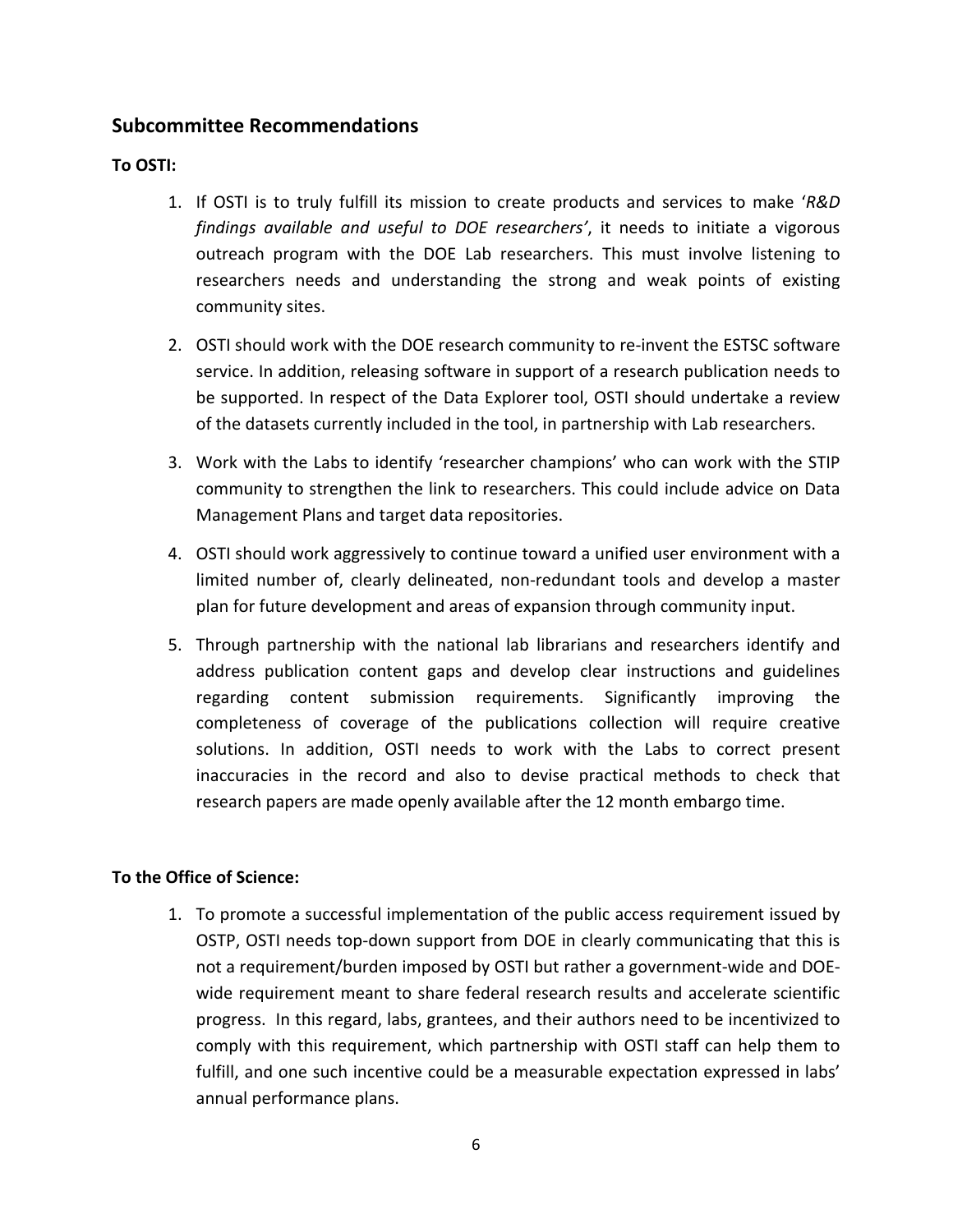- 2. The Office of Science should consider defining a useful role for OSTI and the STIP management team in managing DOE data. Sharing and preservation of data are central to protecting the integrity of science, facilitating validation of results, and advancing science by broadening the value of research data to disciplines other than the originating one and to society at large. Possible roles for OSTI include:
	- o Following the example of major journals and collecting digital versions of tables, graphs, and images from papers.
	- o Working with all of the Office of Science Programs and the different research communities in the DOE labs to develop better solutions for linking data and software to publications.
	- o Coordinating reviews of the data needs by discipline to identify explicit commonalities and differences between disciplines.
	- o Participating in collaborative pilots that establish the open data and open science end‐to‐end infrastructures (data provenance, data workflows, experiment integration).
	- o Assisting in the development of an evaluation plan to assess how well the DMP and OSTI services support the community.
	- o Developing cost models for manageable and cost‐effective data solutions.

However, if OSTI is to play a major role in data management, they would need to acquire significant new expertise in research data and would need to be resourced appropriately. It is also essential that OSTI collaborate closely with the DOE research community from the beginning.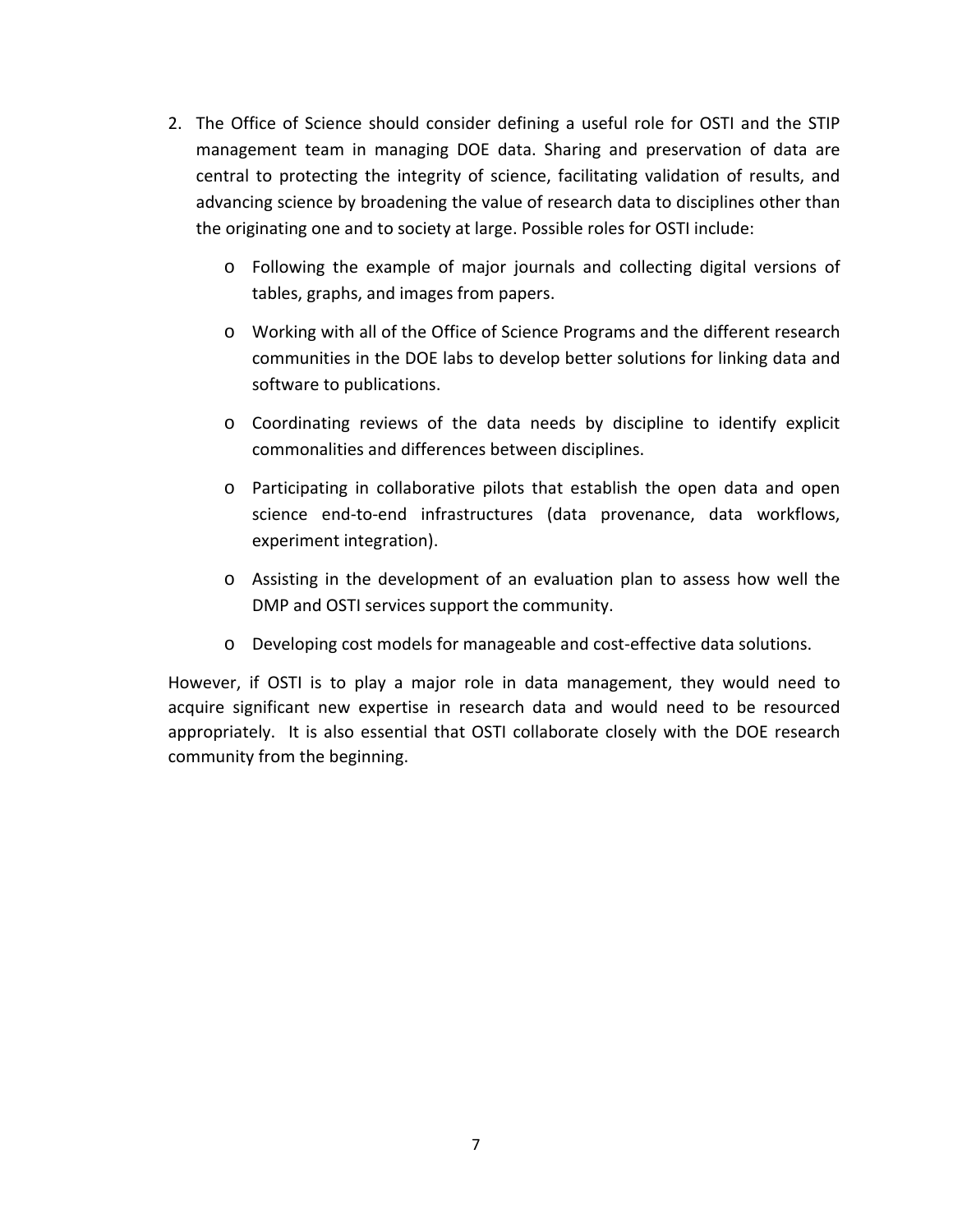# **1. Historical Background**

The origin of the DOE's Office of Scientific and Technical Information (OSTI) can be traced back to Vannevar Bush's 1945 seminal report *'Science: The Endless Frontier.'* President Roosevelt had asked Bush to apply the experience of the war-time scientific R&D efforts, which were mostly still secret, to the '*days of peace ahead.*' In particular, Roosevelt had asked *' … what can be done, consistent with military security and with the prior approval of the military authorities, to make known to the world as soon as possible the contributions which have been made during our war effort to scientific knowledge. The diffusion of such knowledge … should help us stimulate new enterprises, provide jobs for our returning servicemen and other workers, and make possible great strides for the improvement of our national well‐being.'* Bush's report recommended that the R&D results should be made openly available, consistent with national security requirements.

The Atomic Energy Acts of 1946 (P.L. 79‐585) and 1954, as amended (P.L. 83‐703), established a program for the dissemination of unclassified scientific and technical information and for the control of classified information (42 U.S.C. Sec. 2013, 2051, and 2161). With this mandate, in 1947 General Groves, the war-time leader of the Manhattan project, set up the organization that later became OSTI with the mission to make non‐classified scientific R&D openly available. The responsibility of the OSTI organization was explicitly called out in the Energy Policy Act of 2005 (P.L. 109‐58), Section 982: *'The Secretary, through the Office of Scientific and Technical Information, shall maintain within the Department publicly available collections of scientific and technical information resulting from research, development, demonstration, and commercial applications activities supported by the Department.'*

## **2. Context for this Report**

The America COMPETES Acts of 2007 (P.L. 110‐69) and 2010 (P.L. 111‐358) required that Federal agencies that conduct scientific research develop agency-specific policies and procedures regarding the public release of data and results of research. On February 22, 2013, the White House Office of Science and Technology Policy (OSTP) issued a memorandum to Heads of Executive Departments and Agencies, titled '*Increasing Access to the Results of Federally Funded Scientific Research'* (). This required all the major federal R&D funding agencies to develop a plan to support increased public access to the results of their research. The OSTP memo specifically defined research results to include both peer-reviewed publications and digital data.

https://www.whitehouse.gov/sites/default/files/microsites/ostp/ostp\_public\_access\_memo\_2 013.pdf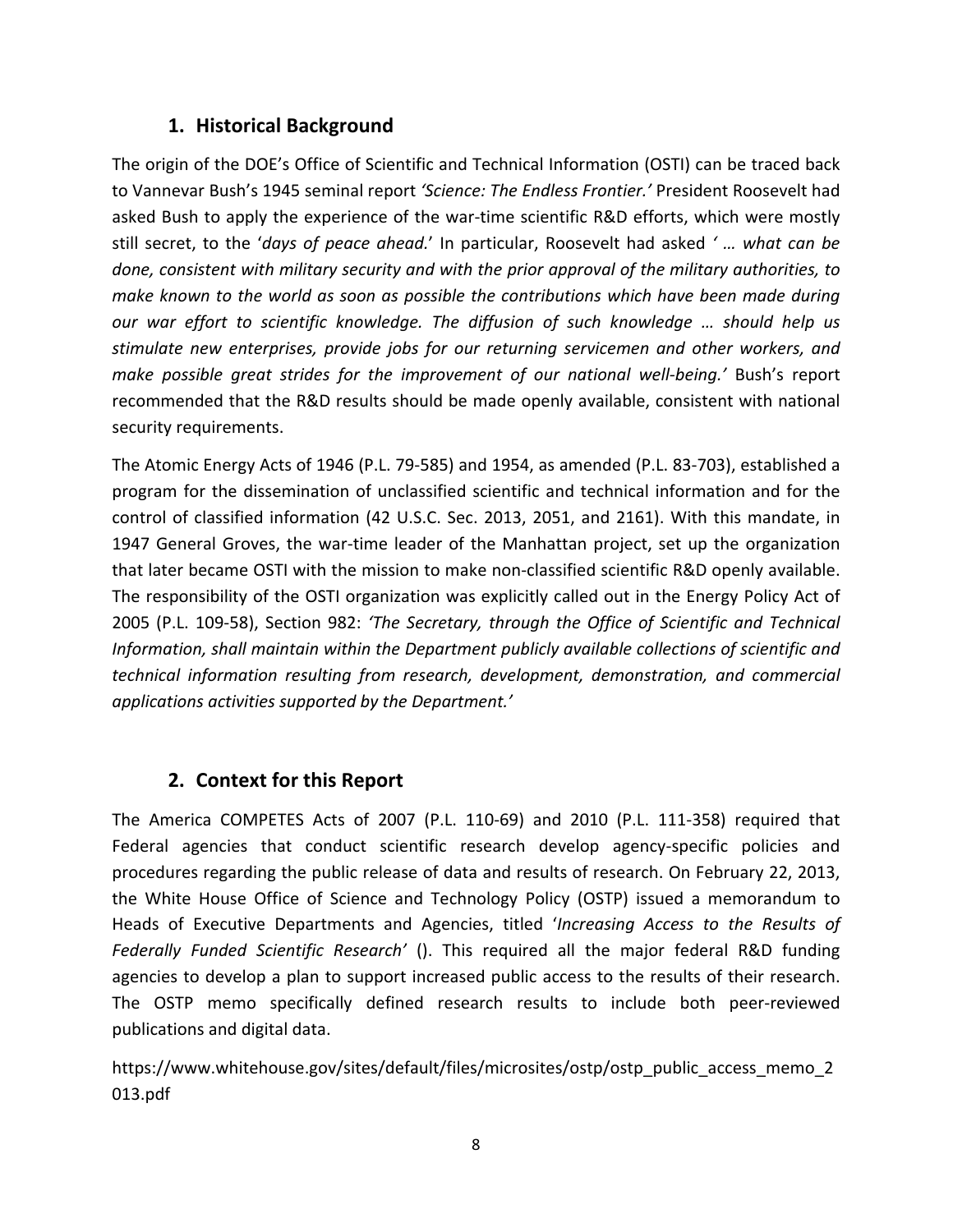For refereed publications, a 12-month post-publication embargo period was to be used as a '*guideline'* for making research papers publicly available. In the DOE's Public Access Plan approved by OSTP and the Office of Management and Budget (OMB), OSTI is 'responsible for operating and maintaining DOE's public access system and network' for scientific publications. In addition, the Plan states that the '*submission of accepted manuscripts and publication metadata to DOE will be a condition of funding'* and that the DOE will be responsible for ensuring compliance.

## http://www.energy.gov/sites/prod/files/2014/08/f18/DOE\_Public\_Access%20Plan\_FINAL.pdf

In the OSTP memo, digital data is defined as *'the digital recorded factual material commonly accepted in the scientific community as necessary to validate research findings including data sets used to support scholarly publications …'* As regards public access to digital data, the DOE Plan requires an agency-wide policy for data management planning to be agreed by October 1<sup>st</sup> 2015. In addition, all research proposals selected for funding will be required to have a Data Management Plan (DMP). These DMPs will provide details '*for making all research data displayed in publications resulting from the proposed research open, machine‐readable, and digitally accessible to the public at the time of publication. … Individual research offices will encourage researchers to deposit data in existing community or institutional repositories or to submit these data to the article publisher as supplemental information.*' The DOE plan also acknowledges that in some instances additional steps may be needed to collect sufficient research data to meet the requirements of the OMB memo on Open Data Policy.

https://www.whitehouse.gov/sites/default/files/omb/memoranda/2013/m‐13‐13.pdf

The DOE commits to consulting with the relevant research communities via a range of public forums. In an explicit reference to OSTI with regard to research data, the Public Access Plan states that '*OSTI can provide digital object identifiers (DOIs) to data sets resulting from DOE‐ funded research.*' The Plan explicitly encourages the use of such identifiers to enhance the discoverability and attribution of these data sets.

# **3. OSTI Vision and Mission**

The OSTI Vision and Mission are detailed in OSTI's *2015‐2019 Strategic Plan*, available from the OSTI website at http://www.osti.gov/home/about.

The OSTI vision is as follows:

*The Office of Scientific and Technical Information will fulfill a critical U.S. Department of Energy mission to ensure long‐term preservation of and access to the results of DOE research and development (R&D) investments. Across the full spectrum of DOE R&D*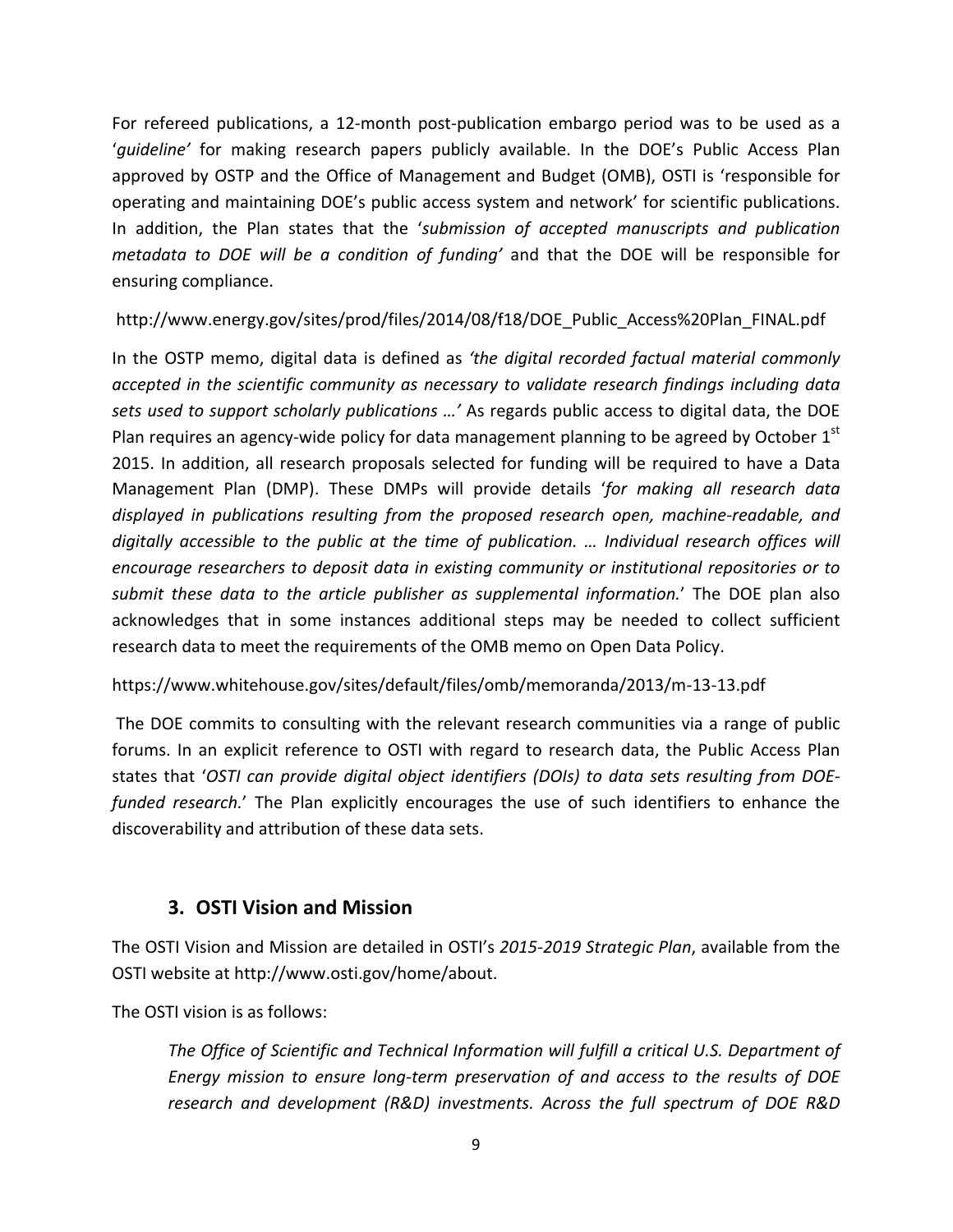*programs, OSTI will provide accountability for all DOE scientific and technical information – in its many forms – through electronic, efficient, and user‐friendly tools and technology.*

Its mission is:

*The mission of the Office of Scientific and Technical Information is to advance science and sustain technological creativity by making R&D findings available and useful to Department of Energy researchers and the public.*

OSTI also manages the agency‐wide Scientific and Technical Information program (STIP) for DOE. This is a collaboration across the entire DOE complex to ensure the results of DOE‐funded R&D are identified, disseminated, and preserved. On the OSTI STIP website (http://www.osti.gov/stip/) 'Scientific and Technical Information' (STI) is defined as:

*Information products deemed by the originator to be useful beyond the originating site (i.e., intended to be published or disseminated), in any format or medium, which contain findings and technological innovations resulting from research and development (R&D) efforts and scientific and technological work of scientists, researchers, and engineers, whether Federal employee, contractor, or financial assistance recipient. STI also conveys the results of demonstration and commercial application activities as well as experiments, observations, simulations, studies, and analyses.*

*Scientific findings are communicated through various media – e.g., textual, multimedia, audiovisual, and digital ‐ and are produced in a range of products such as technical reports, scientific/technical conference papers and presentations, theses and dissertations, scientific and technical computer software, journal articles, workshop reports, program documents, patents, publicly available scientific research datasets, or other forms of STI. (See Attachment 3, STI Product Types Made Available Through DOE STI Program.) STI may be classified, Unclassified Controlled Nuclear Information (UCNI), controlled unclassified information (CUI), or unclassified with no access restrictions. DOE‐ funded STI originates primarily from research and other activities performed by site/facility management contractors, direct DOE‐executed prime procurements, DOE‐ operated research activities, and financial assistance recipients, in addition to DOE employees.*

To meet its mission, OSTI provides a set of services and tools for use by both the DOE community and the general public. Since the 2009 Committee of Visitors (COV) Report, OSTI has reviewed its services and products and eliminated or consolidated several of them. The Office has been re‐organized and resources re‐balanced to reflect OSTI's three core STI functions: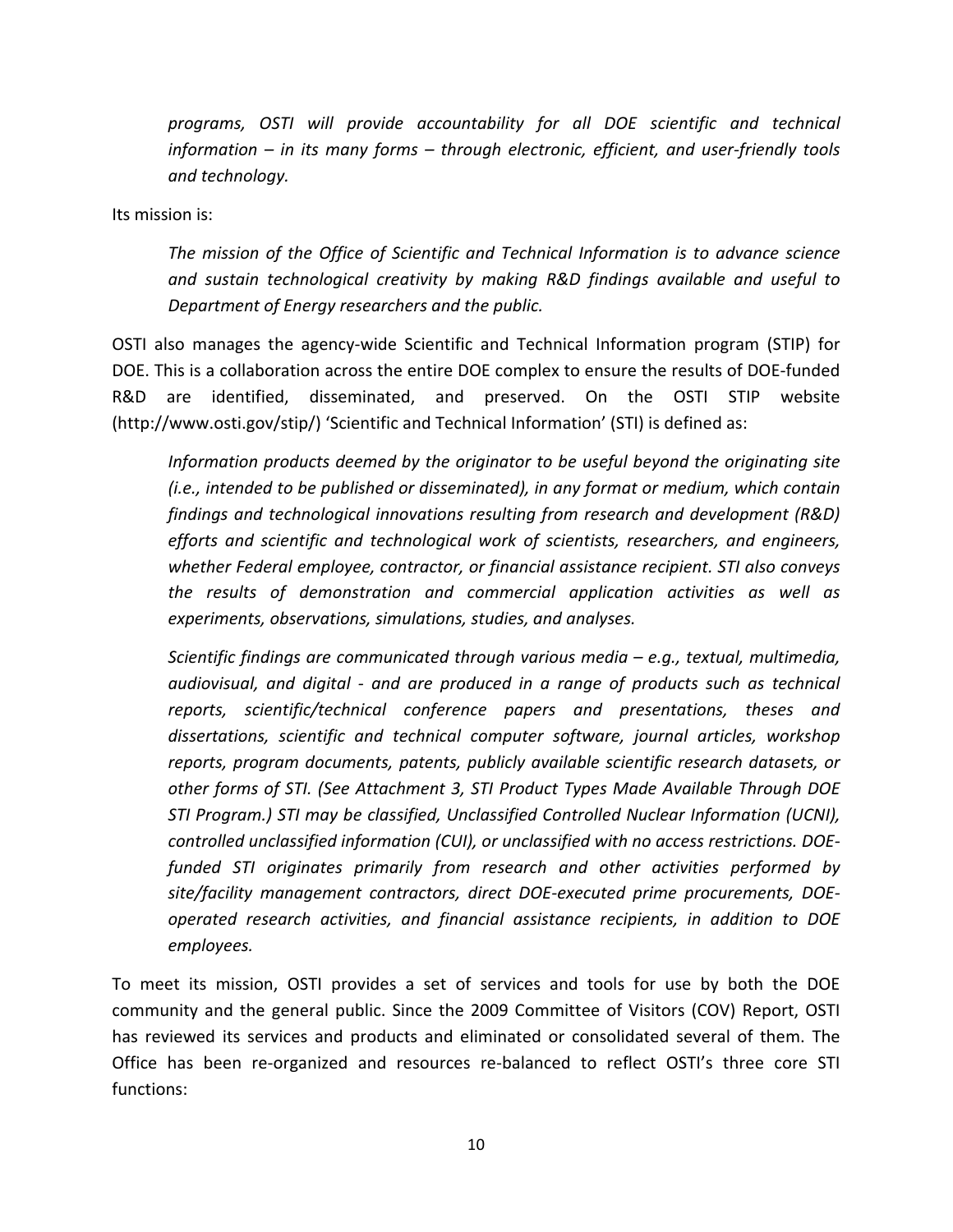- Acquisition and Information Programs
- Preservation and Technology
- Access and Operations

The 2015 – 2019 OSTI Strategic Plan makes clear that OSTI has a renewed focus on providing comprehensive access to the results of DOE R&D investments. The strategic plan then organizes the work of OSTI around five goals:

- Goal 1: Accountability for DOE Unclassified R&D Results Collection, Acquisition
- Goal 2: Long Term Preservation of DOE R&D Results
- Goal 3: Collection, Protection, Preservation, and Secure Access to Classified R&D Results, Unclassified Controlled Nuclear Information (UCNI), and Controlled Unclassified Information (CUI).
- Goal 4: Maximum Use of and Visibility for DOE R&D Results
- Goal 5: Strong Foundations, Partnerships, and Agility.

An exciting element of the strategic plan is the implementation of public access to the peer‐ reviewed scholarly publications resulting from DOE R&D funding. DOE funding results in about 25,000 manuscripts per year being accepted for publication by leading scientific journals and conferences. OSTI has the mandate to implement the DOE's Public Access Plan for these refereed publications and to work with the DOE author community, the publishers and other stakeholders to provide free, public access to the full text of these papers after a 12‐month *'administrative interval.'*

The DOE Public Access Plan makes reference to a new portal and search interface tool called DOE PAGES $Beta$  – Public Access Gateway for Energy and Science – being developed by OSTI to meet the OSTP requirement for better public access to scientific scholarly publications. DOE PAGES<sup>Beta</sup> provides abstracts and metadata for these publications and also a link to the full text 'version of record' (VoR) hosted by the publisher when the article is available on the publisher's site openly and without charge. When such a version is not available, DOE PAGES<sup>Beta</sup> will link to a full text version of the accepted manuscript 12 months after the article's publication date. A publicly accessible beta version of DOE PAGES<sup>Beta</sup> was launched in August 2014. In October 2014 the Department began to include requirements for the submission to OSTI of accepted manuscripts and publication metadata in award agreements as well as in national labs' STI submission requirements.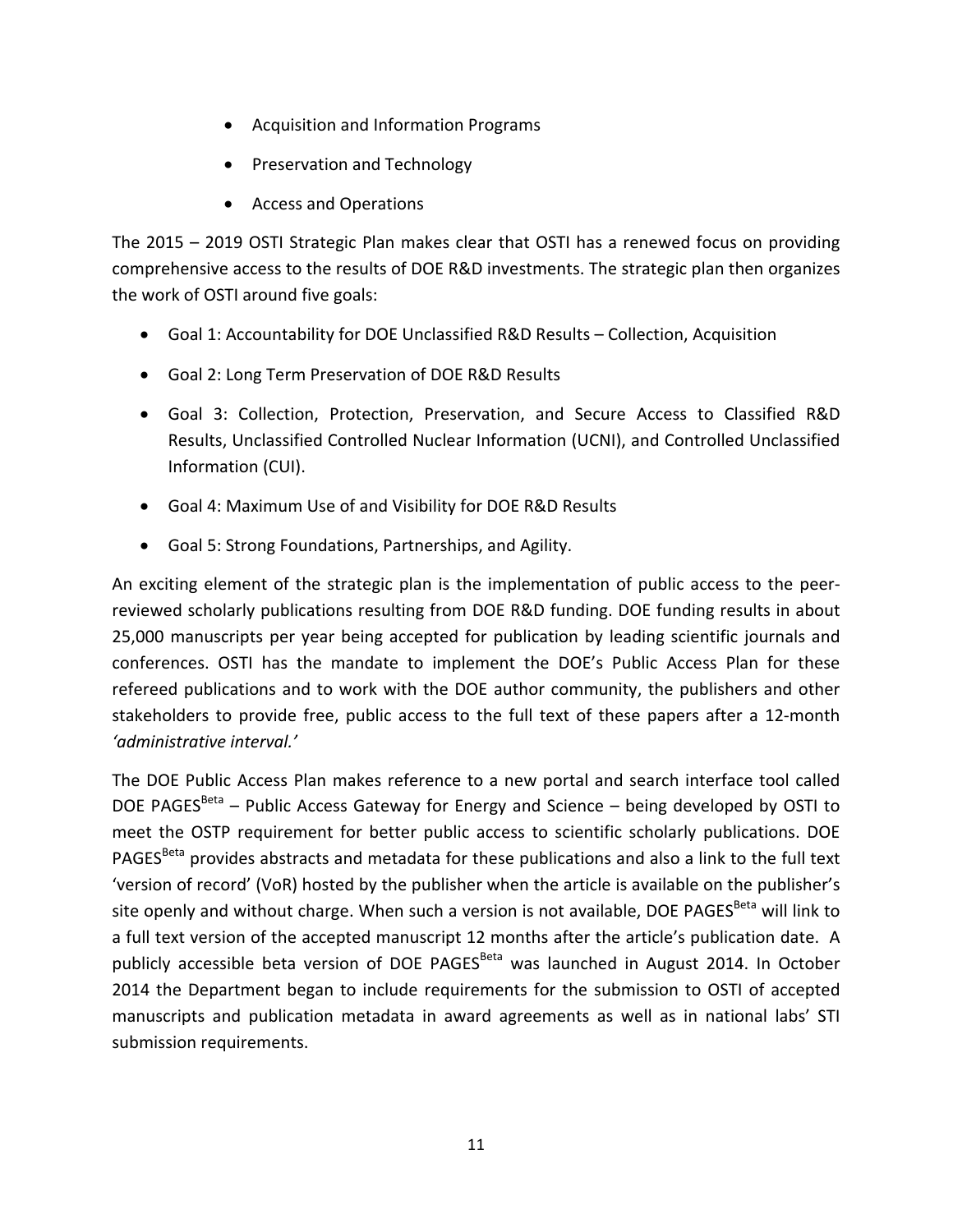# **4. Summary of OSTI Products and Services**

After streamlining their products and services, and increasing the emphasis on DOE R&D results, eight dissemination products are now supported. These are summarized below:

- **DOE PAGES**<sup>Beta</sup> A portal to journal articles and accepted manuscripts resulting from DOE‐funded research (http://www.osti.gov/pages/ ).
- **SciTech Connect** A search tool to find technical reports, journal articles, accepted manuscripts, conference papers, patents, theses, books, multimedia, and data information (http://www.osti.gov/scitech/ ).
- **DOE Data Explorer** A search tool for finding scientific research data resulting from DOE‐funded research (http://www.osti.gov/dataexplorer/ ).
- **ScienceCinema** A collection of multimedia videos highlighting the U.S. Department of Energy's most exciting research (http://www.osti.gov/sciencecinema/ ).
- **DOEpatents** A searchable database of patent information resulting from research sponsored by DOE and its predecessor agencies (http://www.osti.gov/doepatents/ ).
- **E‐Print Network** A gateway to millions of e‐prints in basic and applied sciences (http://www.osti.gov/eprints/ ).
- **DOE R&D Accomplishments** A listing of remarkable accomplishments in science resulting from past DOE research and development (http://www.osti.gov/accomplishments/ ).
- **ESTSC Energy Science and Technology Software Center** A collection of DOE‐sponsored scientific and technical software (http://www.osti.gov/estsc/ ).

OSTI also supports a **Data ID Service** to DOE researchers that offers free assignment and registration of a Digital Object Identifier (DOI) for DOE datasets. The intent of the service is to increase the acquisition, registration, and usability of DOE R&D datasets (http://www.osti.gov/home/document/data‐id‐service).

Three other OSTI services allow federated searching across a wide range of resources:

- **NLE National Library of Energy<sup>Beta</sup>** Science resources and other information from across the DOE complex (http://www.osti.gov/nle/ ).
- **Science.gov** ‐ A gateway to government science information and research results consisting of over 60 scientific databases and 200 million pages of science information (http://www.science.gov/ ).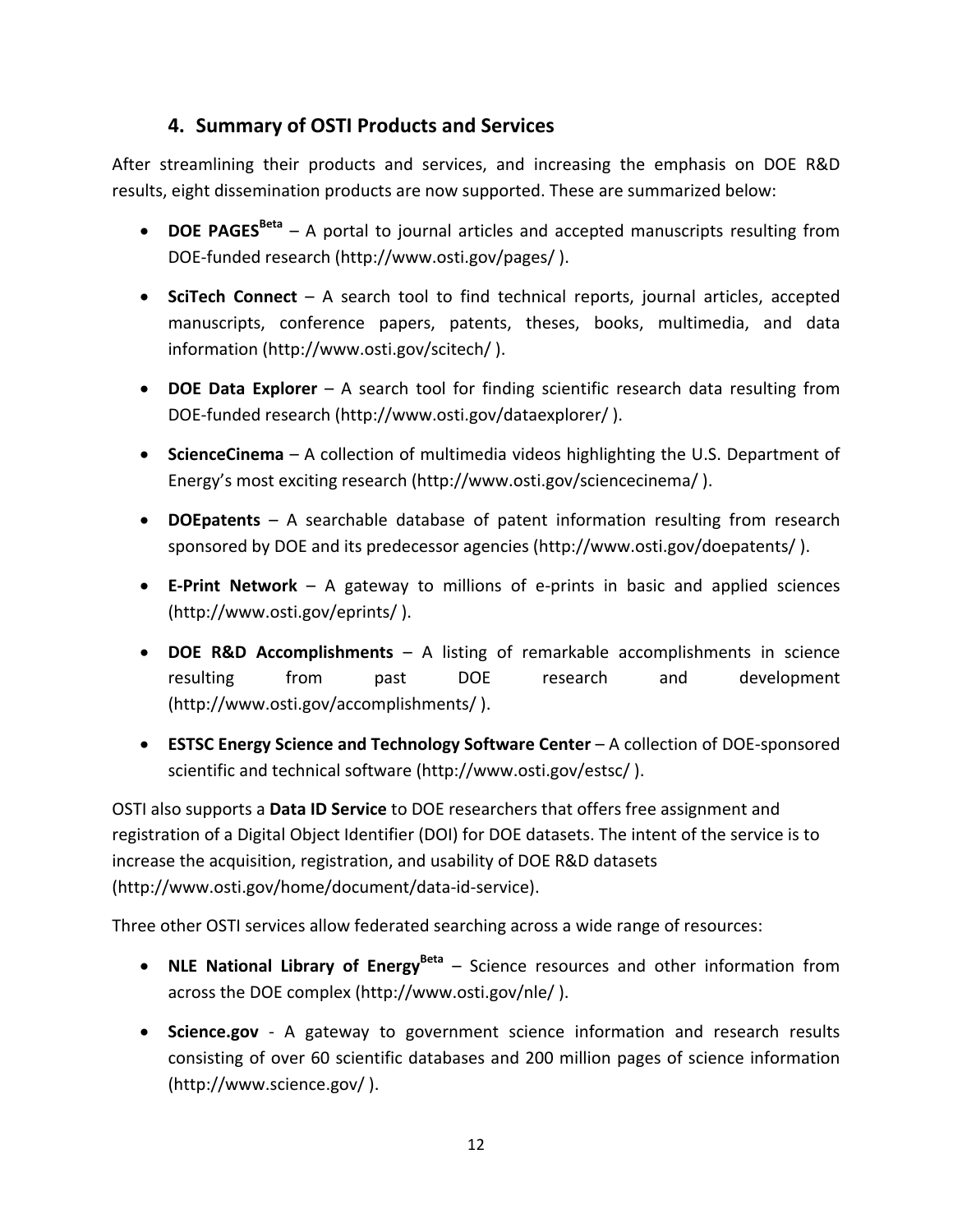**WorldWideScience.org** – A global science gateway comprised of national and international scientific databases and portals (http://worldwidescience.org/ ).

In addition to these public‐facing services, OSTI develops and maintains two services for the DOE research community:

- **E‐Link Energy Link** This tool is developed and maintained by OSTI for the DOE research community to submit their STI products to the DOE (https://www.osti.gov/elink/ ).
- **Science Research Connection (SRC)** This tool provides the DOE community with access to research information integrated from various OSTI databases, including both unclassified/unlimited and statutorily controlled information, which is accessible on a need‐to‐know basis

(https://www.osti.gov/src/nag.jsp?nextURL=https://www.osti.gov/src/index.jsp )

The purpose of the E‐Link tool is to collect results of DOE's annual R&D investment in the form of 30,000 – 40,000 STI products per year. There are plans for the integration of the E‐Link service with the Office of Science's PAMS – the Portfolio Analysis and Management System.

# **5. The Charge Letter for the ASCAC Subcommittee**

The charge letter (see Appendix A) requested ASCAC establish a standing subcommittee for an initial period of two years to advise the Office of Science on matters associated with the DOE Office of Scientific and Technical Information (OSTI). As its first activity, the ASCAC‐STI subcommittee was asked to examine the following four questions:

- a. Are the current OSTI products and services best in class and are they the most critical for the OSTI mission given the present constrained budget environment?
- b. Do OSTI products and services fulfill customer needs now?
- c. Are the OSTI products and services positioned to evolve to fulfill customer needs in the future? Has the OSTI strategic plan appropriately addressed the rapid evolution of technologies, research product types, and ways in which research results are communicated and shared?
- d. What is the national and international standing of OSTI with respect to similar organizations whether at other U.S. Federal Agencies, DOE Laboratories, or universities? In what areas must OSTI be a clear leader to fulfill its mandated responsibilities to the DO<sub>F?</sub>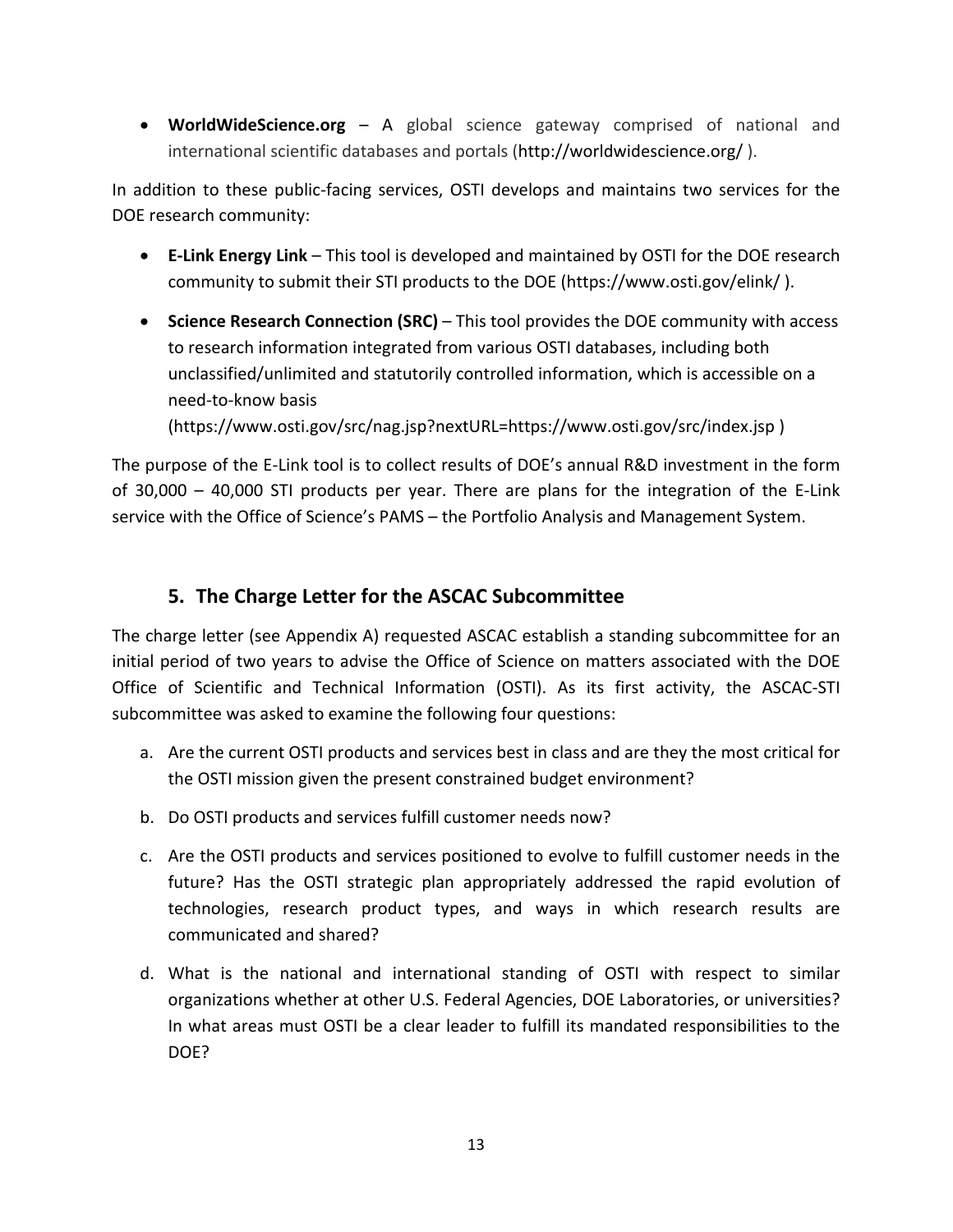Additional guidance was later provided to the subcommittee by the Office of Science in the form of four succinct questions:

- Is the mission statement sensible in the light of the statutory authorities?
- Is OSTI organized and staffed to accomplish today's mission?
- Are the current and planned OSTI products and services the correct ones?
- What suggestions would the subcommittee make for the next steps?

This report will address the four charge questions in detail and comment as appropriate on this additional guidance.

It will be helpful to explain the rationale for selecting members of the subcommittee. It is clear that OSTI is well‐known by significant parts of the library community both inside DOE and outside, and both nationally and internationally. However, the OSTI mission statement explicitly refers to its users as '*Department of Energy researchers and the public*.' In addition, the 2009 COV (see next section) had a serious concern that '*OSTI was not well known within DOE*.' For these reasons, the majority of the subcommittee members were deliberately chosen to be working DOE research scientists from a number of DOE Labs who were working with several different scientific communities (see Appendix B). The remaining subcommittee members were from the non‐DOE, university library community, from academic researchers in information science and policy, and from industry, drawn from the US and the UK.

Finally, the subcommittee will review only the public, unclassified material, and will not review activities of OSTI dealing with classified and controlled DOE R&D material.

# **6. Issues noted in the Report of the 2009 COV**

A Committee of Visitors review of OSTI reported their recommendations, findings, and observations in 2009. The report began by commending the leadership of OSTI on its motivated and capable workforce and its spirit of excellence and entrepreneurship. However, the COV also had a number of concerns and suggestions for improvement.

## **Balance**

The major concern of the COV was about the *'balance between its mission to provide ready access to DOE R&D results and its more entrepreneurial mission of making all scientific information available to the world.'*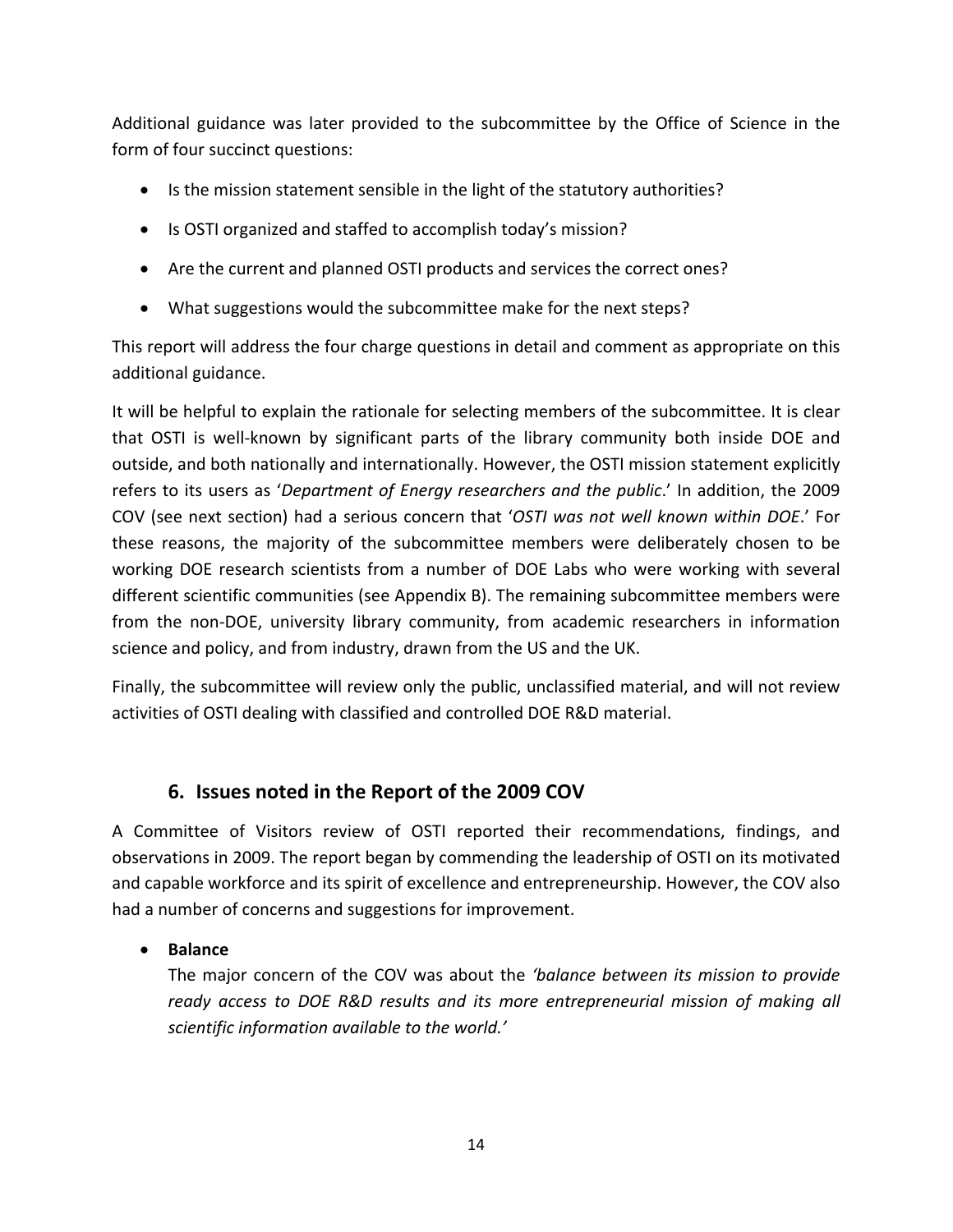### **Completeness**

Another concern was about the completeness of the collection of DOE R&D results and the COV noted *'the existence of less than optimum capture of DOE R&D output.'*

### **Customers**

One serious concern of the COV was that *'OSTI was not well known within DOE.'* One COV member recommended that OSTI should undertake a new action: *'listening to what DOE staff do, how they do it, and the challenges they face.'*

### **Digitization**

The COV recommended that OSTI should expand digital access to its non‐digitized legacy collection of historical reports. It was felt that DOE should incur a one‐time cost to place this important heritage resource in the public domain. It was also recognized that OSTI had '*demonstrated a clear financially efficient plan to achieve this.'*

### **Opportunities**

One reviewer noted that *'OSTI is poised to be able to provide access to the primary literature, and to ensure its interoperability with the other publicly accessible databases it currently curates, providing a rich new resource that will facilitate new kinds of search and enable new kinds of computational research to take place.'*

We first look at the extent to which these concerns of the 2009 COV have been addressed in the interim.

## **7. Progress since the 2009 COV Report**

It is clear that OSTI has made considerable progress since the COV in 2009. In 2014, the new OSTI Director, Brian Hitson, led an effort to refocus the Office and to develop a credible strategic plan for the next five years. In addition, with the two OSTP memos in 2013 on increased public access to DOE research results and on an Open Data Policy (see Appendices A and B), OSTI has taken on a key role for DOE in their Public Access Plan (see Appendix C).

We assess OSTI's progress on the areas identified by the COV under the five headings: Balance, Completeness, Customers, Digitization and Opportunities.

### **Balance**

The concern of the 2009 COV about the balance between capturing DOE STI and a broader activity concerned with STI from other national agencies and international organizations seems to have been resolved. OSTI now has a greater focus on capturing and improving the completeness of DOE material, and in addition it provides a useful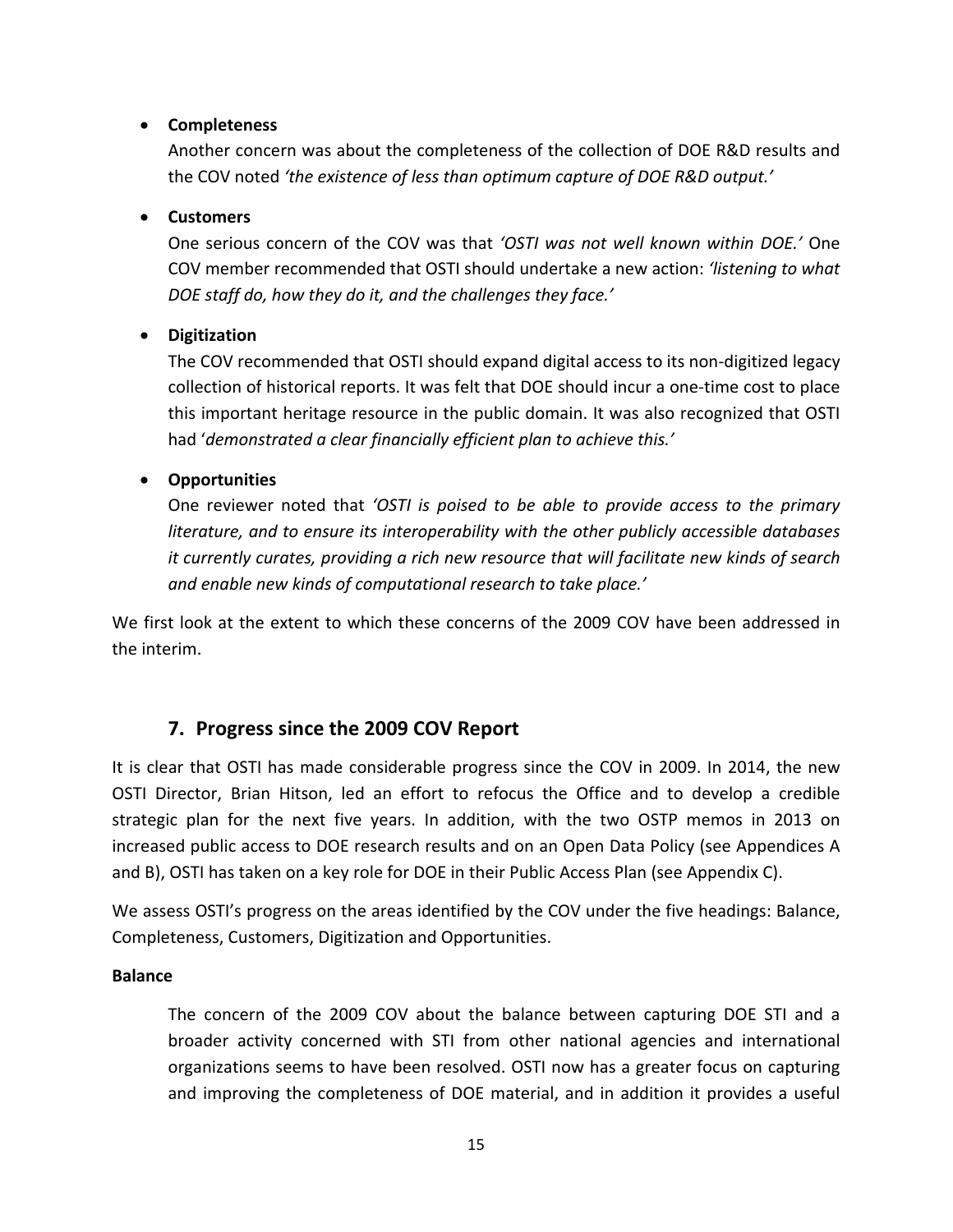broader function for STI with services such as Science.gov and WorldWideScience.org, with their federated search capabilities. The addition of the new public access requirement for DOE STI and the introduction of DOE PAGES<sup>Beta</sup> service further reinforce the DOE focus. With both NSF and DOD partnering with OSTI in the implementation of their public access plans, DOE is likely to gain from an increased cross‐agency alignment, and the PAGES model could ultimately embrace all of DOE, NSF, and DOD's refereed publications.

#### **Completeness**

A second, related concern of the 2009 COV was '*the existence of less than optimum capture of DOE R&D output*.' OSTI has now put in place a program to remedy the omissions of the past and fix the problem of a *'leaky pipeline'* and incompleteness of coverage for DOE publications. The new public visibility of the full text of research journal articles and conference papers in addition to the other DOE research output previously captured and made publicly available by OSTI, will constitute very significant progress towards the goal of the OSTP memos.

Some of the '*incompleteness problem'* was directly attributable to budget reductions in the 1990s, leading to reductions in the quality and quantity of OSTI's STI collection. According to Director Brian Hitson:

*'OSTI had historically employed physical scientists to perform abstracting and indexing, which resulted in complete and very high‐quality metadata, including journal article metadata for articles both produced by, and of interest to, DOE scientists. With the budget cuts, OSTI had to eliminate these contracts and put more onus on the DOE Labs and grantees to prepare metadata submissions. Because of the "burden" issue, the required metadata elements were reduced to a bare minimum with abstracts now optional, based on the belief that an increase in indexing of full‐text electronic documents would aid in search. During this time, individual lab performance varied widely, and certain uncontrollable events, such as 9/11 (due to more stringent review and release practices) and security lapses at several labs, adversely affected submissions. In 2001, submissions reached a low point of ~10K records/year. By 2004, most of the 9/11 concerns had been resolved, and submissions held steady at 15‐18K records/year through 2010. In the last 2‐3 years, the number of submissions has ranged from 22K‐30K records/year, with 2014 being a banner year at 40+K (due to finding pockets of legacy STI and new sources not previously tapped). It is important that OSTI maintain steady and increasing focus on working with labs and*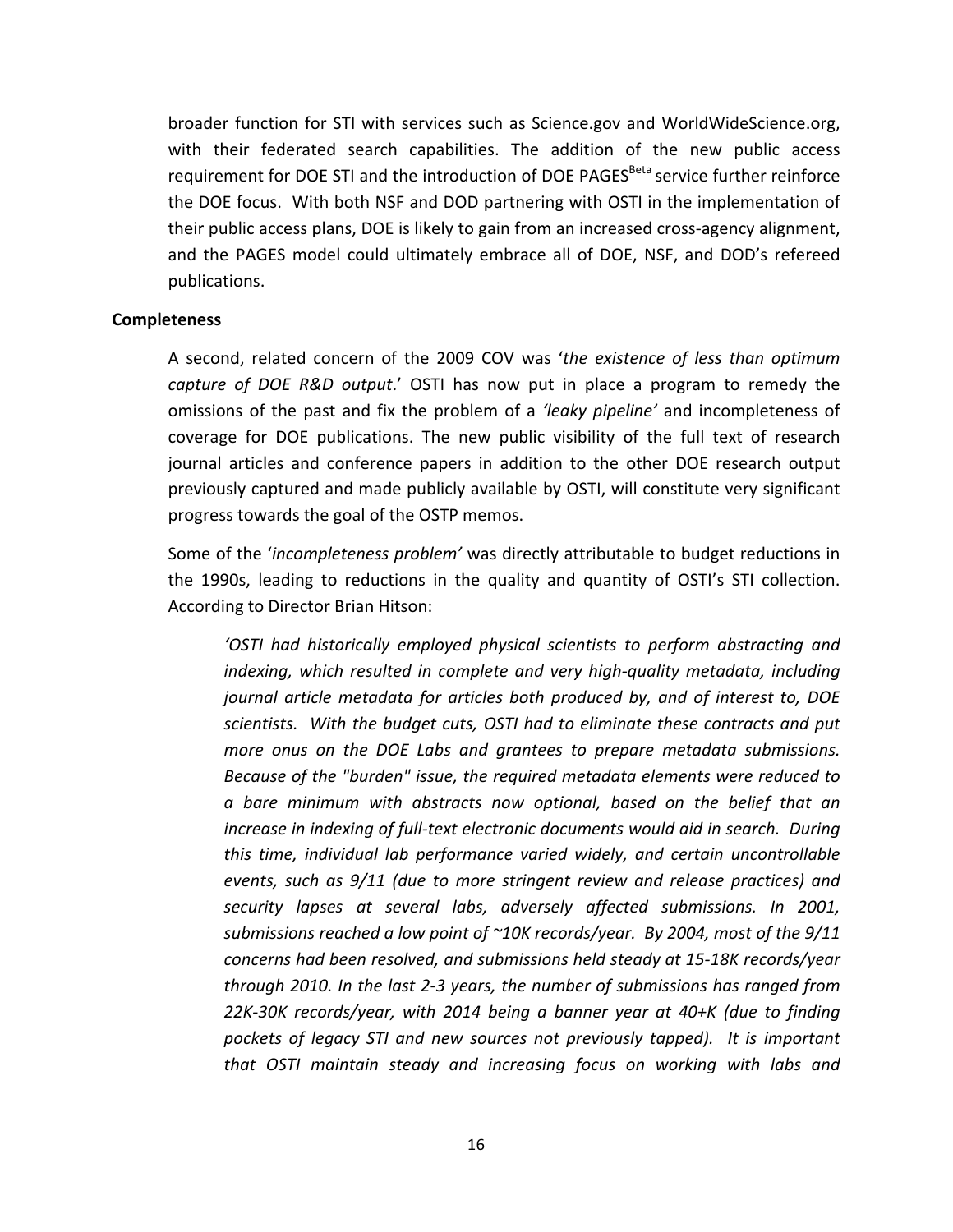*grantees so that we see steady and increasing submissions, especially in light of public access requirements.'*

Aside from publications, data and software remain two areas where the coverage is at best sporadic. However it is good to see that OSTI is engaged in efforts to establish policies at the DOE level to gain more support going forward. One remaining question is whether there should be an effort to recover key STI of the past such as publications, data and software that had not been registered with OSTI, but would greatly add to the overall knowledge collection.

#### **Customers**

The third area of concern of the 2009 COV was the lack of awareness of OSTI within the DOE Labs, other than the library and information management community. It is apparent that OSTI relates well to information management communities both inside and outside of DOE but it is also abundantly clear that the role of OSTI was not well known to most DOE researchers on this subcommittee. Since the OSTI mission statement specifically identifies DOE researchers as one of the core target communities for its services, this seems to be a very serious problem. There seems to have been little or no progress in addressing this issue since the last COV and certainly no major action aimed at '*listening to what DOE staff do, how they do it, and the challenges they face*.'

However, it seems clear that not all the blame for this ignorance of OSTI's role should be directed at OSTI. Library staff, management and STIP representatives at the labs should all be working with OSTI staff to help make strong connections with the lab researchers and provide OSTI with useful feedback about its services. It is essential that the needs of the researchers are known and included in the development process for OSTI services if these services are to realistically make '*R&D findings available and useful to DOE researchers*.' DOE Program Offices, including OSTI's parent organization, the Office of Science, through federal research program managers, can also facilitate and enable more direct dialog between OSTI and the DOE research community.

### **Digitization**

The digitization program for legacy DOE reports continues to make steady progress. There is still the opportunity for DOE to make a one‐time investment to complete the process of putting this important heritage resource in the public domain.

### **Opportunities**

With respect to opportunities for '*new kinds of computational research to take place'*, the subcommittee believes that OSTI, with its new capability to collect and allow public access to the full text of research journal and conference papers, is now at the start of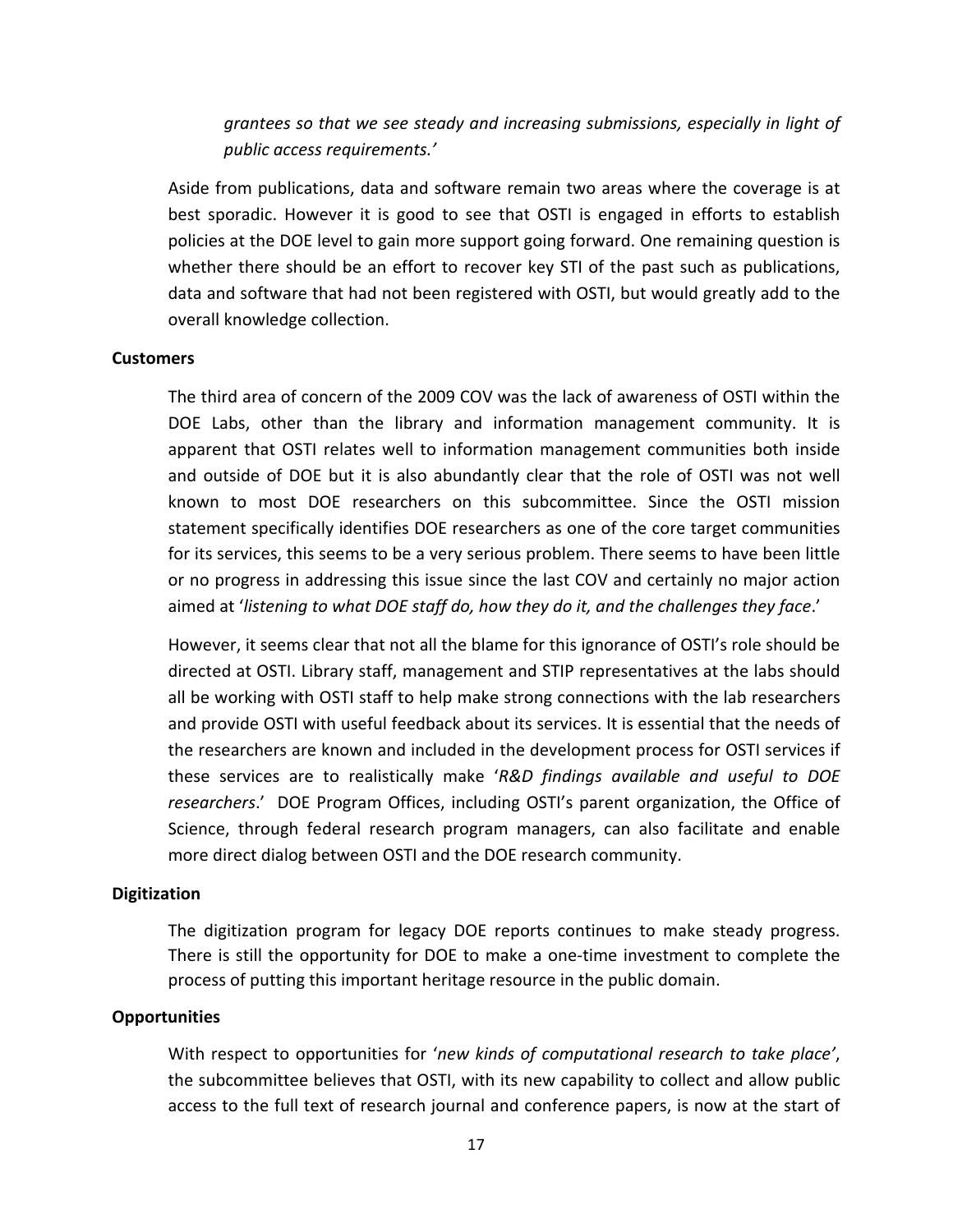such a transformation. OSTI's Data ID Service will facilitate linking publications to the underlying data as well as permitting citation of research datasets. Finally, in order to permit research reproducibility and further the '*open science'* agenda, there will frequently be a requirement to link publications to research and/or analysis software. As we discuss below, this is something that OSTI could undertake with an expanded/re‐ developed ESTSC software service. With such linked tools and publications, OSTI will have access to a unique set of statistical data about DOE publications, usage and research funding. Such data will be helpful for guiding the development of existing and future services and tools, and identifying economic and societal impacts of DOE research.

## **8. Discussion of visit to OSTI and follow‐up**

The detailed agenda for the visit of the ASCAC‐STI subcommittee is given in Appendix C. A brief summary of the presentations follows:

- The Director of OSTI, Brian Hitson, opened the meeting by giving us an overview of the '*broad landscape'* for OSTI's work. In particular he began by focusing on keywords in the charge questions such as products, services, customers, best in class, and research product types. Hitson then explained how the OSTI organization had addressed the '*balance'* issue and he identified near, mid, and long term priorities for OSTI.
- Associate Director, Mark Martin, described OSTI's strategic goals and objectives. Implementing DOE PAGES<sup>Beta</sup> to fulfill the acquisition aspects of the DOE Public Access Plan was a high priority with the goal that capturing the research publication content for all DOE Labs should be 90% comprehensive by 2018. He noted a shift in the traditional article format and an increase in searchable multimedia forms of STI. The OSTI Data ID Service assigns Digital Object Identifiers (DOIs) to research datasets and this will facilitate linking publications to the supporting data. Goal 4 of the OSTI Strategic Plan was to enable '*maximum use of and visibility for DOE R&D results*' and he outlined better communication and outreach as the key drivers for visibility.
- Assistant Director, Judy Gilmore, described the DOE's Scientific and Technical Information Program (STIP). This program is required through a DOE directive and supports the '*key tenets of DOE's STI responsibilities and objectives.*' All labs are represented in STIP so that it can provide a framework for '*routine communication and information exchange*.' There is an annual meeting and OSTI's leadership of STIP is clearly appreciated by the library and IT communities in the DOE labs.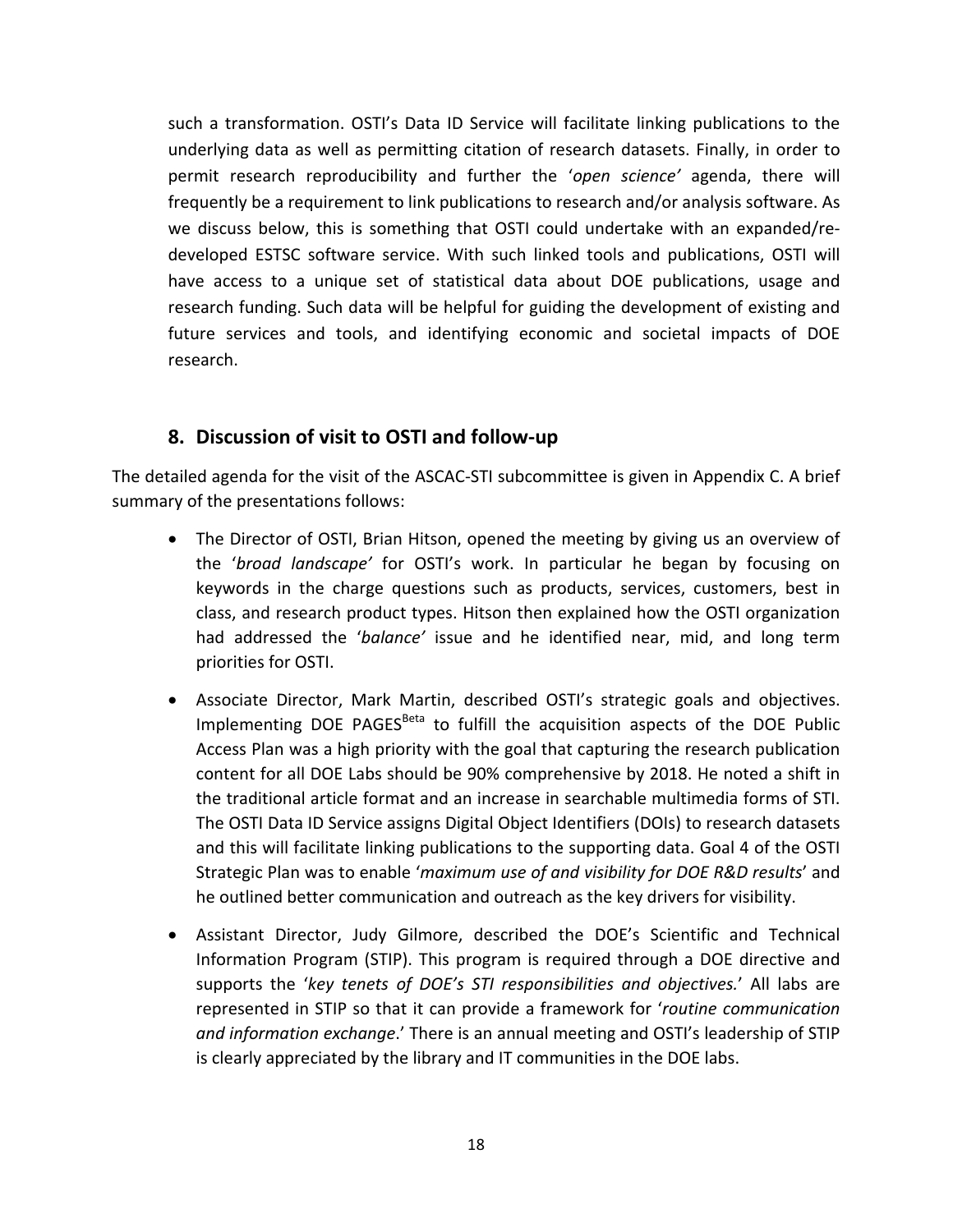- Project Manager, Lance Vowell, took us through the E-Link electronic collection tool capabilities and their focus on '*minimizing the research/administrator burden*.' E‐ Link is evolving and will be linked to the DOE's Portfolio Analysis and Management System (PAMS).
- Jannean Elliott discussed new/emerging types of STI and the new Data ID service launched in August 2011. OSTI was the third US member of the DataCite international organization and OSTI can now allocate DOIs for datasets to DOE researchers at no charge. There is an impressive list of clients for the Data ID Service and all the datasets are visible in OSTI's Data Explorer tool. OSTI is supporting the DOE Office of Science in its implementation of the Digital Data Management component of the Public Access Plan. OSTI is also working towards integration and validation of ORCID researcher identifiers.
- Assistant Director, Judy Gilmore, discussed the new public access requirements. The new OSTP mandate will allow the DOE to bridge a key gap in OSTI's STI collections by requiring the collection of the 'gold standard' of scientific communication – refereed research journal articles. Furthermore, after a 12‐month '*administrative*' delay, the full text of these research papers will either be available from lab and grantee institutional repositories, the CHORUS publisher consortium sites, or from a '*Dark Archive'* maintained by OSTI.
- Lorrie Johnson described the steps that OSTI is taking to measure and increase the comprehensiveness of its DOE collections. The DOEpatents service is now OSTI's first comprehensive collection.
- Mark Martin talked about Information Dissemination and OSTI's product philosophy. The goal was not to compete with Google and Bing search engines but rather to offer relevant search technology enhancements for searching scientific information. Clear examples of innovation and leadership are:
	- o In SciTech Connect, OSTI has implemented a keyword‐to‐concept mapping semantic search capability.
	- o In ScienceCinema, OSTI has partnered with Microsoft Research to implement automated audio indexing of videos.
	- o With searches across multiple websites and databases in the NLE service, Science.gov and the WorldWideScience.org service, OSTI offers an innovative form of federated search.
	- o In collaboration with Microsoft Research, OSTI has implemented automated multilingual translation in the WorldWideScience.org service.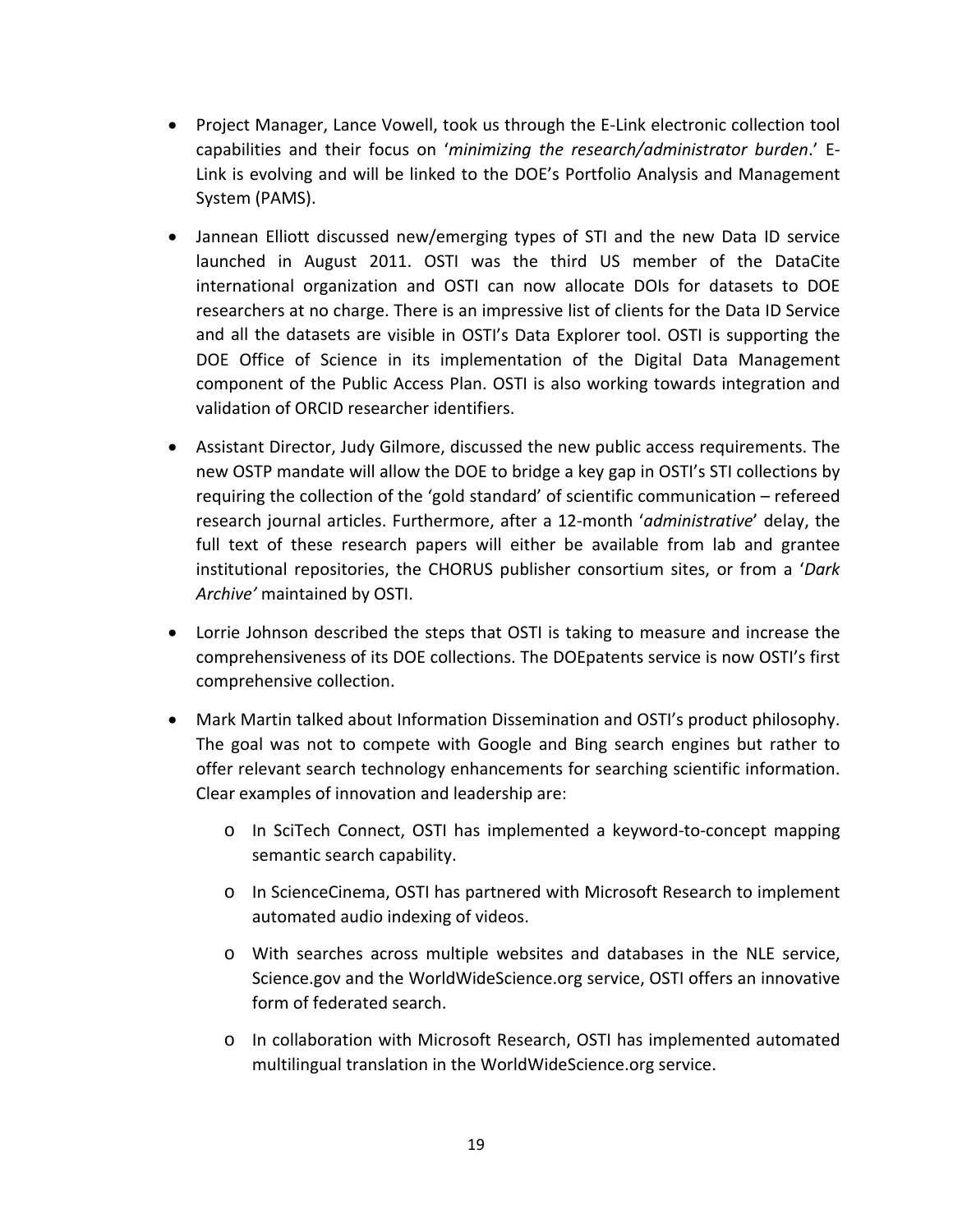- Catherine Pepmiller looked at '*Future Product Directions*' and discussed three example pilot projects:
	- o Citation of the future: interlinking publications, data and people using CrossRef and DataCite APIs to link publications and data
	- o '*Named User'* functionality enhanced product functionality for named user needs
	- o Social functionality allowing interactive user engagement with content
- Debbie Cutler talked about '*Content Quality and Curation*.' Actions included the formation of a '*Quality Team'* and establishing metrics for demonstrating quality improvements.
- Product Manager and Librarian, Lynn Davis, gave a presentation on '*Targeted Dissemination and Outreach.*' One approach was to enhance the discoverability of DOE's '*deep web*' material by 'surface web' search engines such as Google and Yahoo. The inclusion of Microdata via schema.org was one way of doing this. Academic libraries using OSTI's MARC system records were one target community as were other library commercial discovery systems. Other outreach targets were other federal agencies, international organizations, and community sharing platforms like ResearchGate.
- The next presentation was by Sara Studwell on '*Product Usage and Metrics*.' Visits, page views, and a number of other visit parameters were tracked using Google Analytics.
- The final presentations were on external comparisons of OSTI services. Joanna Martin discussed national comparisons and how OSTI services compared to those of other federal agencies. Lorrie Johnson then discussed some international comparisons with services from organizations such as CNRS in France, CISTI in Canada, and TIB in Germany.

The visit ended with a brief visit to the Information Preservation service and a short look at OSTI's technology infrastructure.

The discussion with the subcommittee members during the presentations was interactive and wide-ranging. The major points that arose are discussed below:

## **OSTI Products and Services**

The services that OSTI provide look robust and professional. The development of the DOE PAGES<sup>Beta</sup> service in particular, and the collaboration with both NSF and DOD, are to be commended. In discussion, the following suggestions and concerns were raised by members of this subcommittee: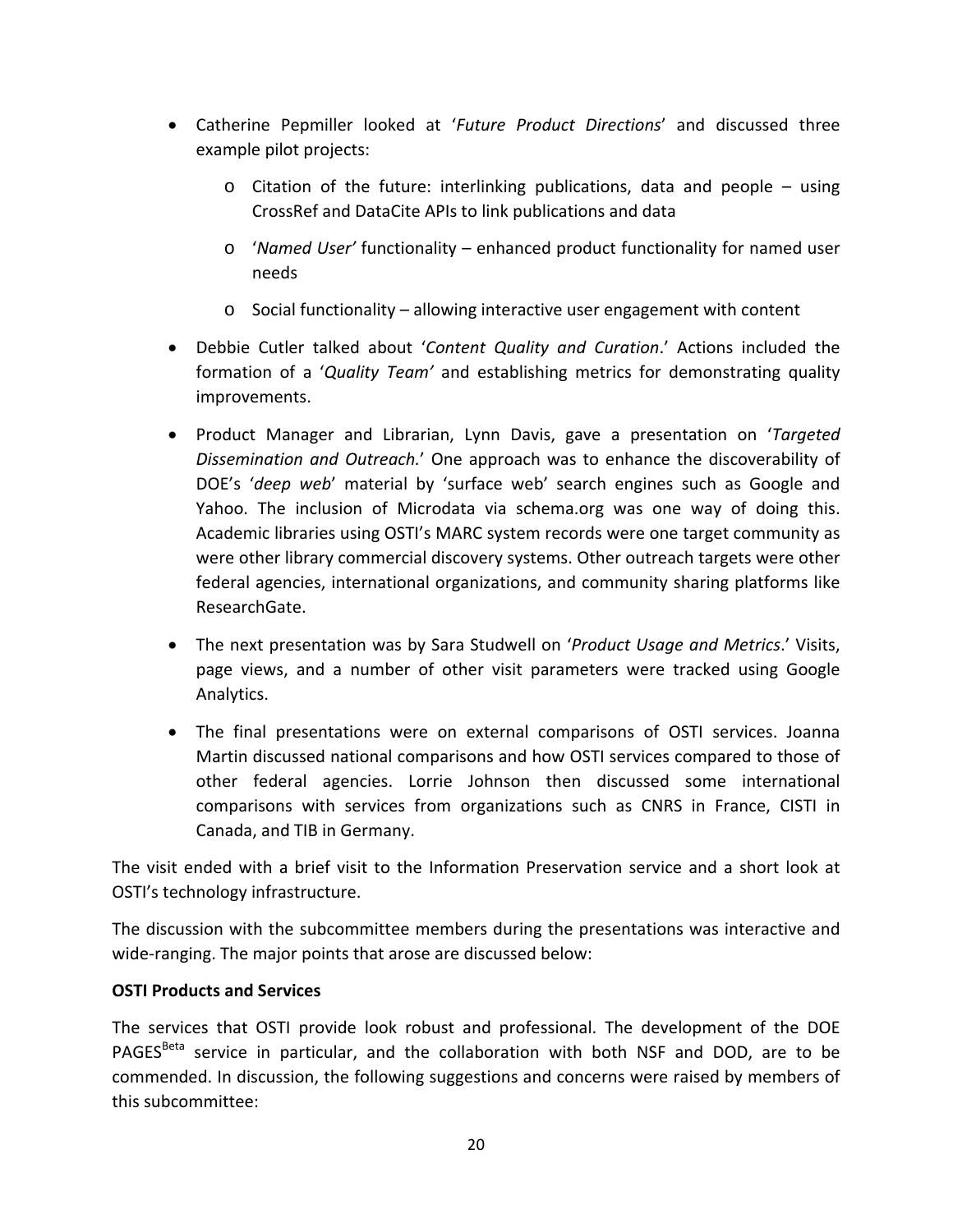### **Customers**

- It is necessary to distinguish the different user communities in assessing the OSTI services – librarians, researchers, and the public, for example.
- The majority of subcommittee members felt that the present set of OSTI services are not widely used by DOE researchers.
- It is necessary to compare the OSTI tool experience to that of individual research communities and their tools. For example, the particle physicists' INSPIRE system is widely liked and used by the community for its one‐stop‐shop service.

## **Unification**

- Researchers would value the tools if they offered a more fully integrated experience to search for information. The current set of tools is confusing and contains many redundancies.
- It could be valuable to engage a user experience expert to better understand and fit the set of tools and interfaces to the needs of DOE researchers.
- It could be worthwhile to engage a software QA/QC test team to perform more thorough testing of tools before release. The committee members encountered several bugs in evaluating the tools.

### **The ESTSC Software Service**

- There was no information or usage information presented on the Energy Science and Technology Software Center (ESTSC) service for making available DOE software. Further examination of this service by members revealed that ESTSC is in need of a re‐evaluation.
- In some cases software is as important as data for '*research reproducibility'* and reuse. There was no focus on software associated with research publications. Software used in publications often needs to be linked to the text just as much as the data.
- The ESTSC site seems to function by charging customers for downloading DOE software. In this age of public access and with the prevailing DOE requirement for open source software development, this seems like an anachronism.
- Among the *'best-selling'* DOE software products are the ScaLAPACK linear algebra libraries (www.netlib.org), and the Chombo software for adaptive solutions of partial differential equations (https://commons.lbl.gov/display/chombo/). Unfortunately, although these software are developed and maintained at DOE labs, they are not available through OSTI, demonstrating the significant gaps in coverage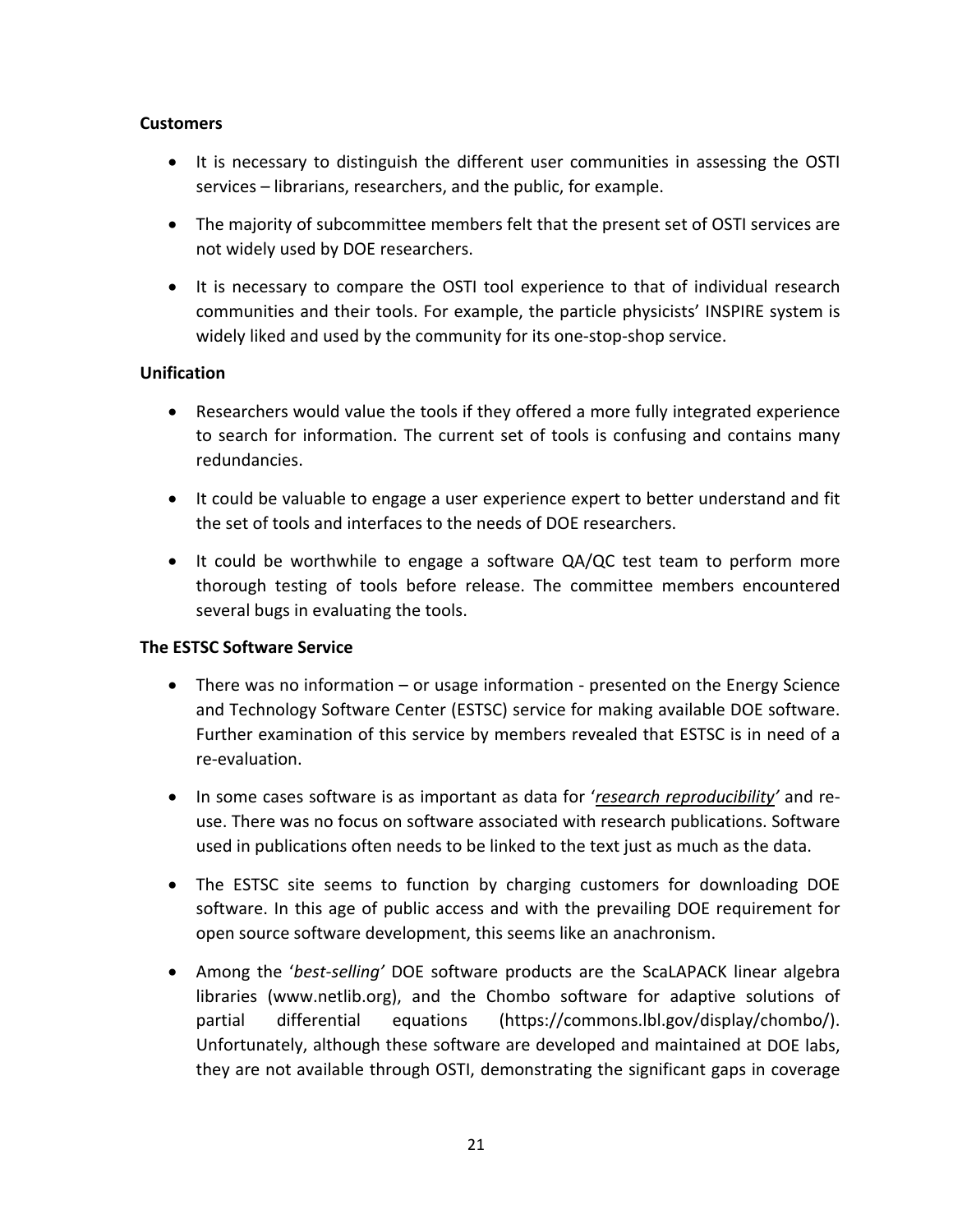in the OSTI software collection, as well as the lack of interaction with the research community.

■ There should be a complete re-think of the ESTSC service – but this will need to involve researchers. A dialog with the DOE Lab research software developer community seems overdue.

### **Outreach**

- Neither OSTI nor STIP seem to be well-known outside the DOE laboratory library and management community. Perhaps the STIP team needs to include a researcher from each DOE Lab as well as a librarian or manager.
- The STIP teams at many of the labs seem to be missing opportunities given by these new public access developments, to truly engage with researchers.
- A program of '*listening*' sessions with researchers as recommended in the 2009 COV report – would seem to be a good first step.
- At present the outreach is not focused on the DOE research community and appears to be driven by '*information push'* techniques such as newsletters that have clearly been ineffective.

### **Usage, statistics, and evaluation**

- The data on usage was puzzling since there was only a tiny amount of usage of OSTI services by the .edu and .gov domains. Of course, these two domains constitute a very small fraction of all the commercial and other public domains so this may not be unreasonable. However, given the range of scholarly research on energy topics, the very low amount of access to OSTI services from the .edu domain still seems somewhat surprising.
- OSTI should work with its stakeholders to first define success criteria for the services and then devise appropriate metrics and capture measures to see if they are achieving success.
- More detailed usage figures and statistical analysis would allow prioritization and provide guidance on future product development.
- User interface studies and other forms of evaluation of systems and services should be conducted.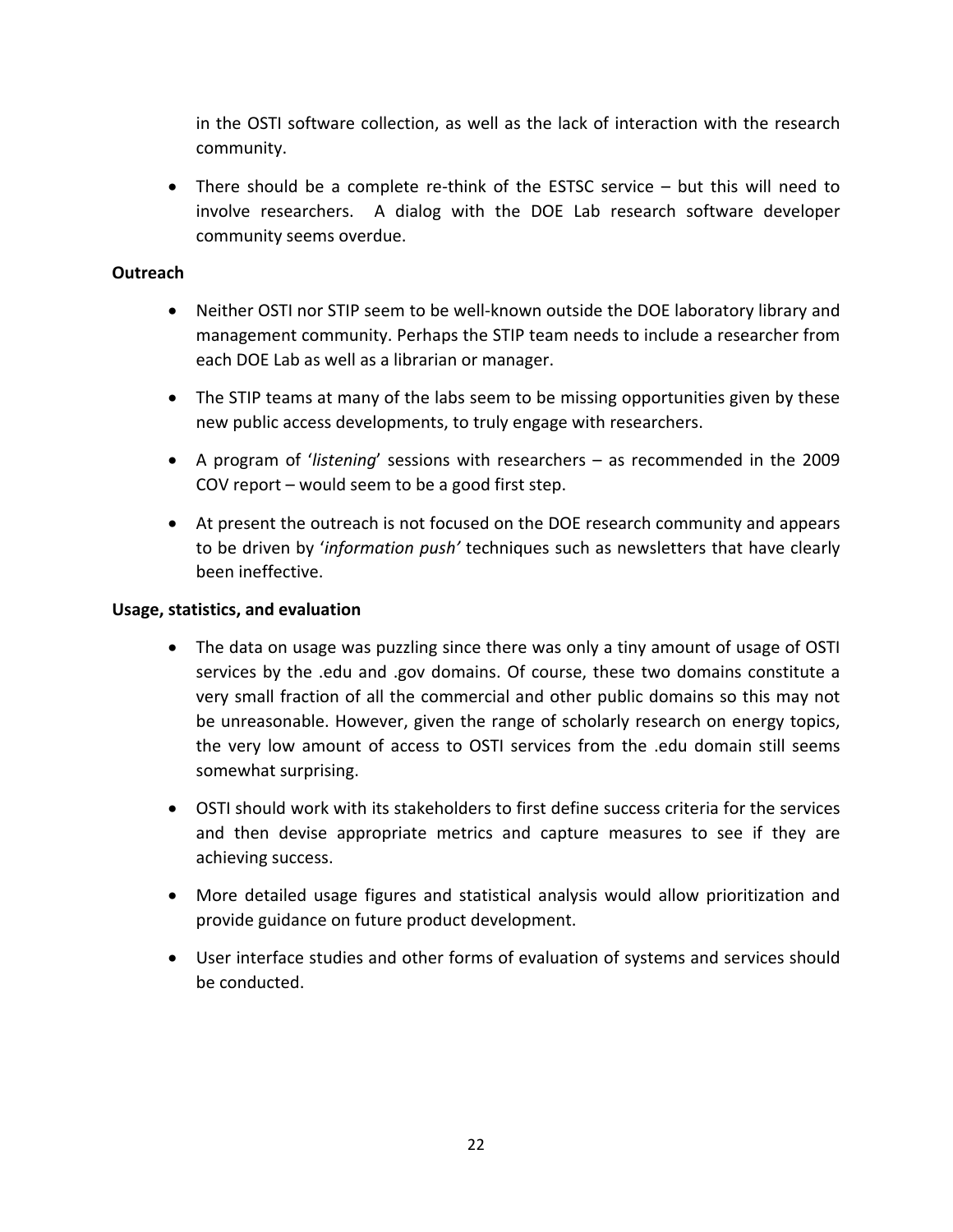Director Brian Hitson commented:

*'While we're probably best known by librarians (whose job it is to be experts on information sources), we're most used by a wide range of public constituencies; that is, it's probably a very small percentage of librarians who account for 40M pageviews/year of OSTI‐held content and the (so far) uncounted usage of lab‐ hosted content (which bypasses OSTI as the pass‐through agent, but which OSTI is responsible for as the manager of the distributed DOE STI network). Knowing that 80+ percent of our usage comes through Google referrals, we are fulfilling the public dissemination aspect of DOE's legislative mandate, but the distributed and far‐flung nature of this public user base doesn't know or retain that it is OSTI making this content accessible to them. We want to find the right balance in delivering products that meet public dissemination needs/requirements and lend themselves to reaching the public through Google‐type search engines while also targeting specific scientific communities with specialized features and functionality. We're keen to meet this latter need, which will require careful prioritization, as each scientific discipline is likely to have unique needs. This was the "named user" aspect to the product roadmap discussed by Pepmiller and Studwell in the on‐site review.'*

### **Data issues**

- The subcommittee welcomed OSTI's forward thinking on data issues and their work with DOIs and support of the DataCite organization. Linking publications to the supporting data is clearly an important next step for public access and reproducible research.
- The Data ID Service seems very valuable and it seemed curious that this service was not available as a '*top tier*' service on the OSTI website and required some effort to find.
- OSTI clearly recognizes the importance of unique researcher IDs and is a member of the ORCID organization. However, OSTI has no mandate to insist that all lab researchers obtain ORCID IDs.

## **9. Response to the Charge Questions**

Before responding in detail to the Charge questions, it is appropriate here to acknowledge the professionalism of the OSTI organization. All of the presenters were knowledgeable and enthusiastic about their subject area. From the Director down, all the staff in OSTI were very motivated and committed to delivering excellence. It was particularly impressive to see how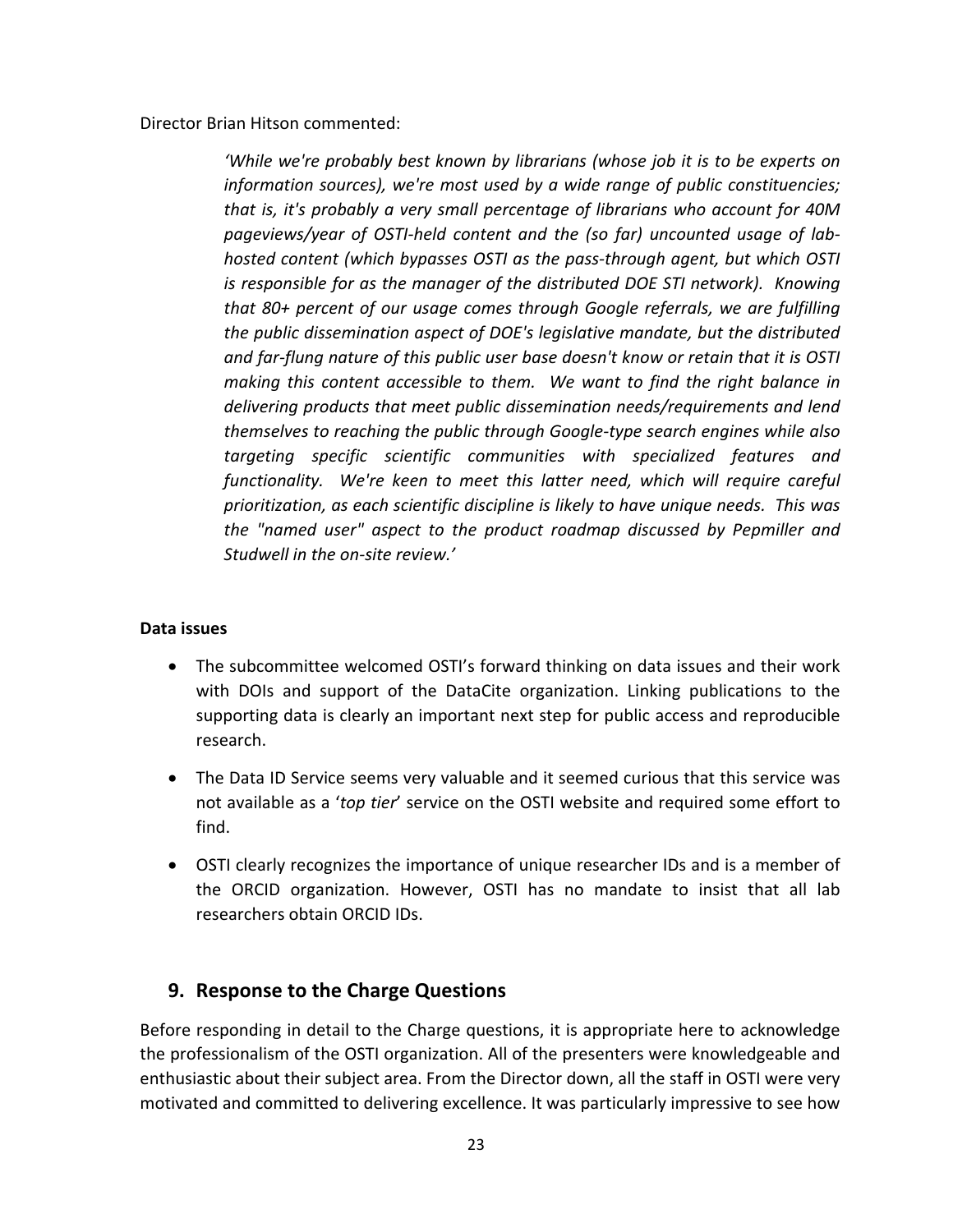OSTI had stepped up to the challenge of increased public access to research journal and conference papers. The staff had also thought innovatively about future developments and challenges.

## **Charge question (a): Are the current OSTI products and services best in class and are they the most critical for the OSTI mission given the present constrained budget environment?**

The subcommittee found the phrase 'best in class' vague and difficult to interpret. The utility of any given service also depends on the customer audience being targeted – the library community, researchers or the public. However, we can make some definite statements:

- OSTI's products and services are professional and generally well done, and it is welcome that they are now more focused on the search and discovery of DOE STI R&D.
- OSTI is a charter member of CENDI a US interagency working group of senior STI managers. OSTI operates Science.gov, CENDI's flagship, cross‐agency STI product for searching US Government scientific and technical information.
- OSTI was the first US federal agency to be a member of the DataCite organization. With its Data ID Service, OSTI can now provide researchers with DOIs for their datasets. These datasets are then made available to users via OSTI's Data Explorer database. The Data ID Service is clearly a valuable and forward‐looking service offered by OSTI.
- Many of OSTI's services do incorporate leading-edge technologies and, in this sense, can be regarded as 'best in class':
	- o SciTech Connect offers a powerful semantic search capability
	- o ScienceCinema video service integrates automated audio‐indexing technology
	- o WorldWideScience.org uses automated language translation technology.
	- $\circ$  OSTI also offers an innovative federated search capability in NLE<sup>Beta</sup>, Science.gov, and WorldWideScience.org.
- In terms of providing public access to the full text of journal articles, the NIH, with its National Library of Medicine and its PubMed Central repository, has a significant head start on all other federal agencies. The NCBI PubMed Central site also provides access to a large number of specialist biomedical databases. Their Entrez cross database search engine can then find supplementary information relevant to the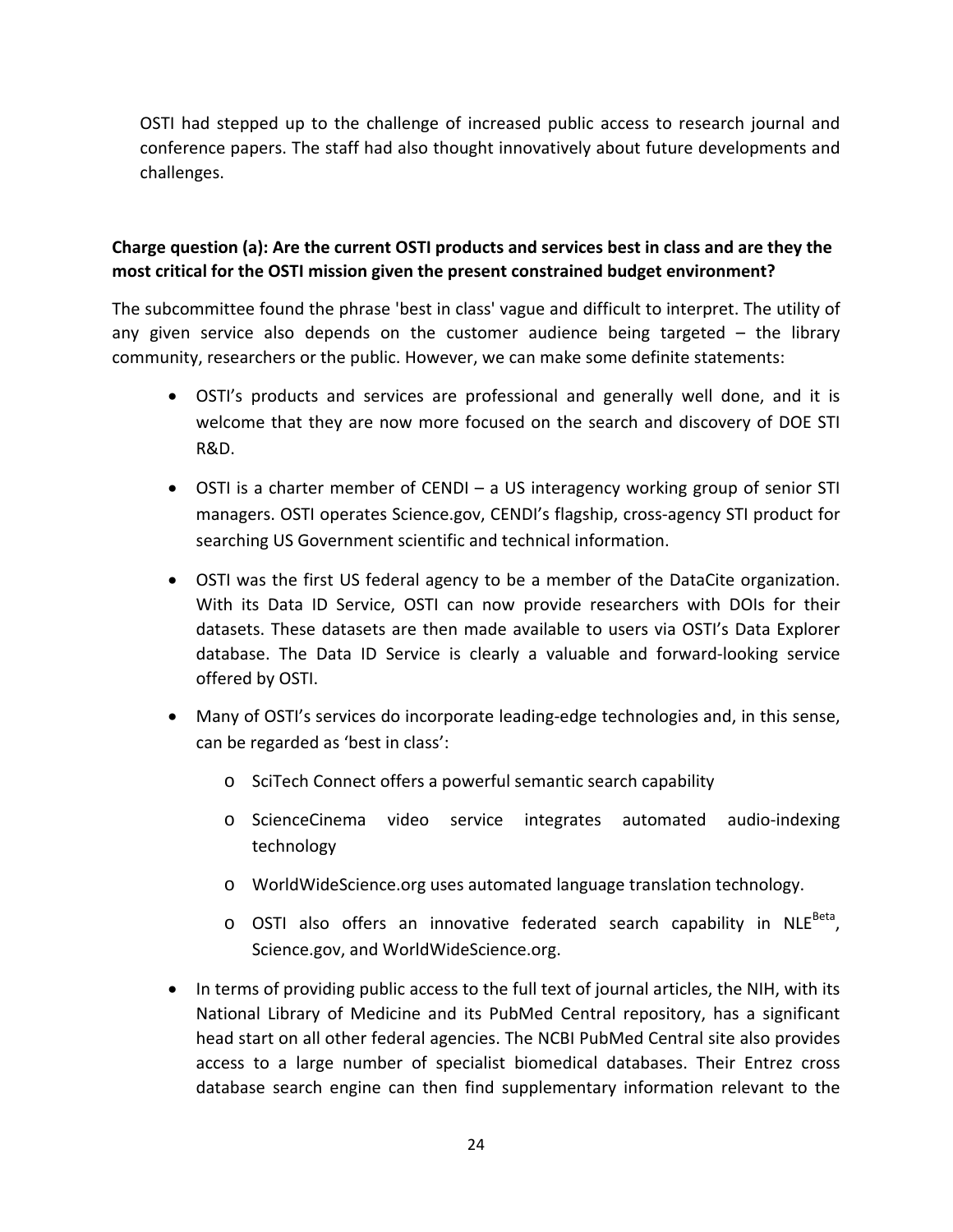PubMed Central article. At present then, the NIH PubMed Central service must be regarded as best in class among the federal agencies.

- $\bullet$  OSTI's rapid development of the DOE PAGES<sup>Beta</sup> service and the associated further development of their E‐Link service for submission have been impressive. This role in implementing the DOE's Public Access Plan is clearly critical for the fulfillment of OSTI's mission.
- $\bullet$  The DOE PAGES<sup>Beta</sup> service must be regarded as a promising newcomer to the public access agenda. Perhaps surprisingly, it already seems clear that OSTI's DOE PAGES<sup>Beta</sup> service could prove to be an attractive alternative solution to that offered by the NIH. Both the NSF and DOD funding agencies are working with OSTI and are committed to following the PAGES solution to implement their public access plans.
- OSTI has taken the lead role for DOE in engaging with CHORUS, a consortium of scholarly publishers. The two academic librarians on the subcommittee both regard this commitment to CHORUS as a highly controversial move by DOE. However, OSTI is also responsible for implementing safeguards against non‐compliance by the publishers and these concerns should be mitigated by the option of providing access to the full‐text of accepted research papers via a dark archive maintained by OSTI.
- Overall, the subcommittee found that OSTI has made great strides recently and their latest product releases appear to have elements that are best in class. However, a focus on unifying the product set, reducing redundancy, and improvements in content coverage will be required before they can claim to be fully best in class.

One OSTI service that was found not to be best in class is the ESTSC software service. This service and its software inventory seem very outdated and out of touch with the leading DOE research software developers. The ESTSC model of charging for software seems unlikely to be an attractive offer given the open source culture of the scientific research community. GitHub is an interesting example of a modern software repository with tools that support the open source community software development process. In addition, some of the datasets stored in the Data Explorer tool prior to OSTI's establishing their Data ID service need to be reviewed.

### **Comments**

 The ScienceCinema video indexing service is an interesting addition to the SciTech tool and contains a significant collection of videos and has implemented a nice search capability. However, additional work on improving metadata such as source credits and information is needed. It was also not clear what analysis was done to determine that video was the most critical priority for collection versus images, audio, etc. OSTI might possibly explore a collaboration with Google's Youtube® since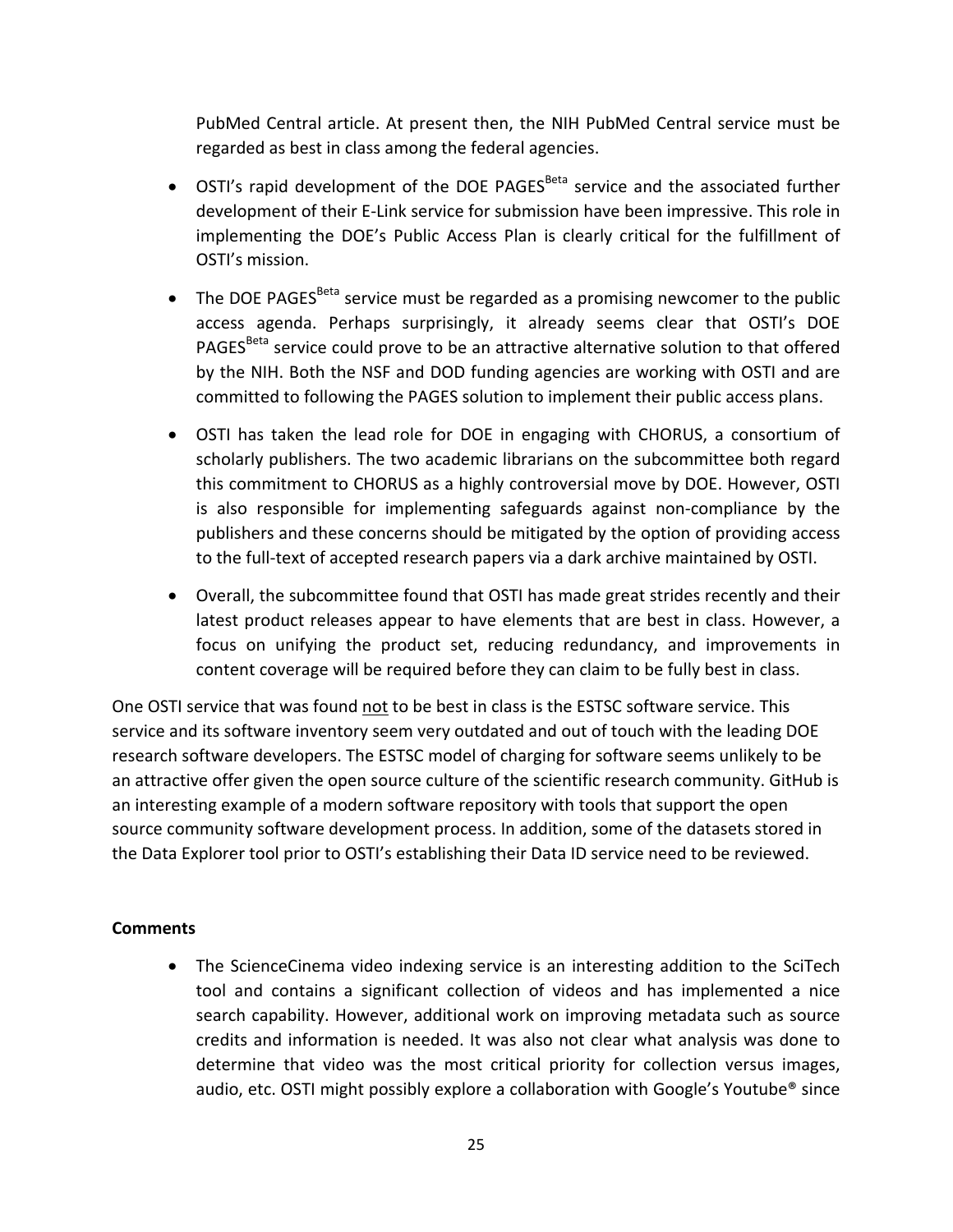this has become a *de facto* destination for a large amount of video content created by the DOE and non‐DOE R&D researcher community.

- There are now signs that Elsevier is attempting to extend the embargo period from 12-months to 48-months, a major change from their 2004 policy. The Elsevier proposal is also sowing much confusion in the academic library and institutional repository communities and in the scientific research community. It is therefore important that OSTI implement the safeguards against non‐compliance by the publishers as specified in the DOE Public Access Plan:
	- o '*During an "administrative interval" of up to twelve months, PAGES will not provide access to the full‐text manuscripts. During this time, metadata including links to the publishers' VoR will be discoverable through the PAGES search interface and via PAGES APIs'*
	- o *'PAGES will automatically reconcile DOIs submitted by DOE authors and by publishers to determine whether the VoR is accessible by the end of the administrative interval. In cases where the VoR is not accessible, PAGES will display a link to the accepted manuscript.*
	- o *'In all cases, OSTI will maintain a dark archive of manuscripts to be used in the event links become broken or full text access is otherwise interrupted or discontinued. The dark archive will be part of the Department's Enterprise Data inventory.'*
- There is as yet an unfulfilled potential to provide services that leverage OSTI's unique position in holding references to all DOE STI products. It is possible that OSTI could offer tremendous value to the DOE research community by identifying and publishing those linkages. This is something that no one else could easily do today.
- The ESTSC service needs to be re-envisioned in a dialog with the DOE researchers. One possibility is for a new service that provides a home for software supporting research publications. As mentioned earlier, in discussions of research reproducibility, access to the software used by the authors can be as important as access to supporting data.

### **Charge question (b): Do OSTI products and services fulfill customer needs now?**

 OSTI provided comparative evidence for the quality of its services. However, OSTI clearly sees its natural peer organizations to be other national library services, rather than community archives (e.g. Earth Systems Grid Federation, High Energy Physics INSPIRE/arXiv and Astronomy ADS), or public sharing sites such as ResearchGate,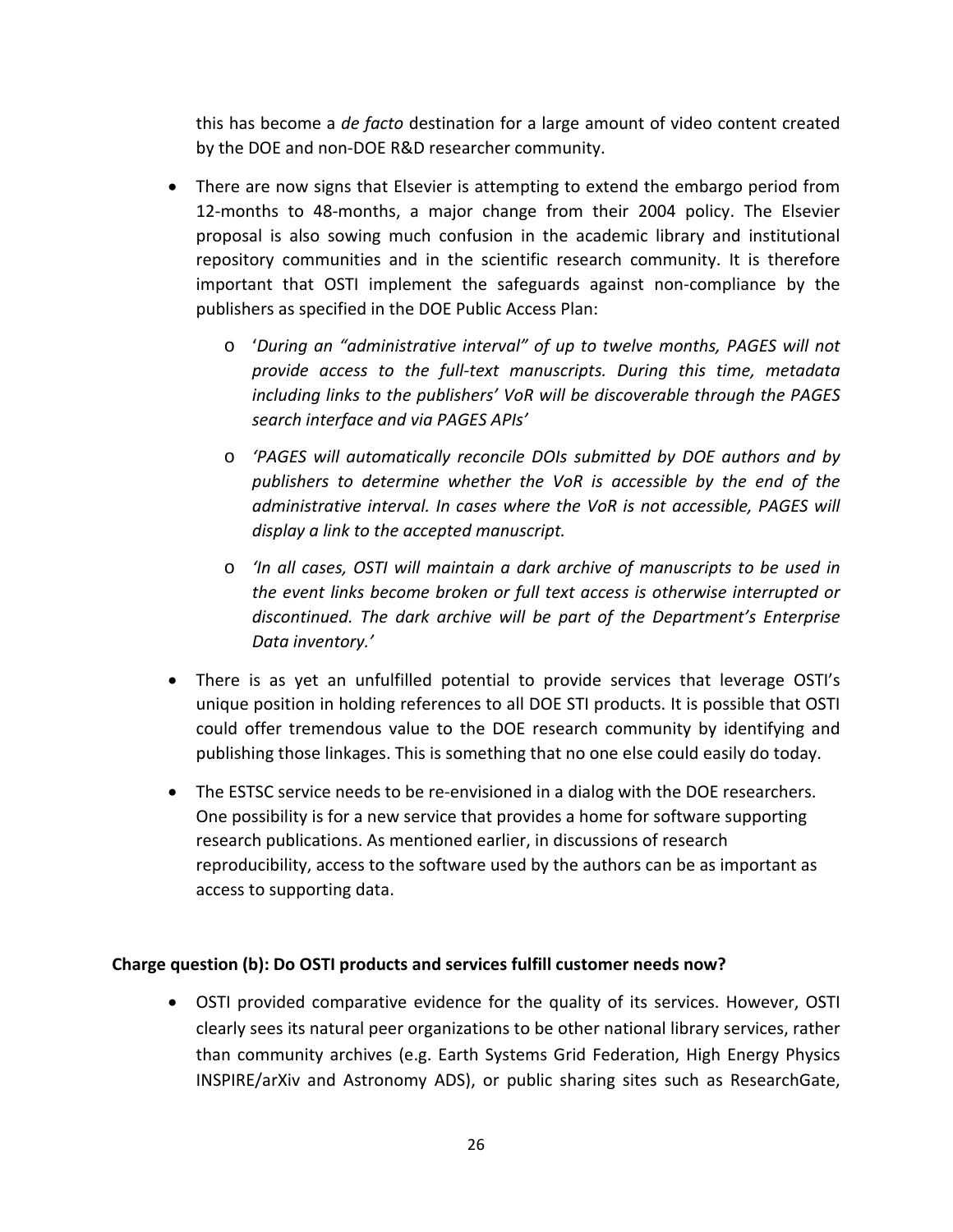GitHub or NanoHub, which offer very different and more interactive ways of sharing knowledge.

- In order to answer this Charge question, it is necessary to separate the different types of customers being served by OSTI's products. We note that:
	- o From the usage statistics there appears to be significant take‐up of OSTI services by the public and by commercial services.
	- o Unfortunately, OSTI's services do not appear to be widely used by the DOE researcher community, a community that is specifically called out in OSTI's mission statement.
	- o In respect of outreach to the DOE researchers, very little seems to have changed since the COV of 2009.
	- o As a result the services are more targeted towards librarians than researchers and the OSTI services seem cumbersome by comparison to existing domain‐specific solutions (e.g., the INSPIRE system at SLAC).
- We should note that certain classes of customers (such as major DOE data program managers in ARM and CDIAC) are satisfied with existing OSTI products and services, and see OSTI as one of the few solutions (and the only DOE supported one) for their needs. They also see OSTI as being open to tailoring and improving their services based on their needs.
- Researchers see the need for more integration of the different services and an improved user interface. Using user-interface simplification and best-practices to unify and reduce redundancy in the toolset would improve the user's experience of OSTI services.

### **Comment**

 Further development of OSTI products targeted at DOE researchers must involve dialog with the DOE research scientists.

**Charge question (c): Are the OSTI products and services positioned to evolve to fulfill customer needs in the future? Has the OSTI strategic plan appropriately addressed the rapid evolution of technologies, research product types, and ways in which research results are communicated and shared?**

 The emerging challenge of collecting electronic versions of graphs, tables, and images in papers does not seem to be currently addressed in detail in OSTI's plans.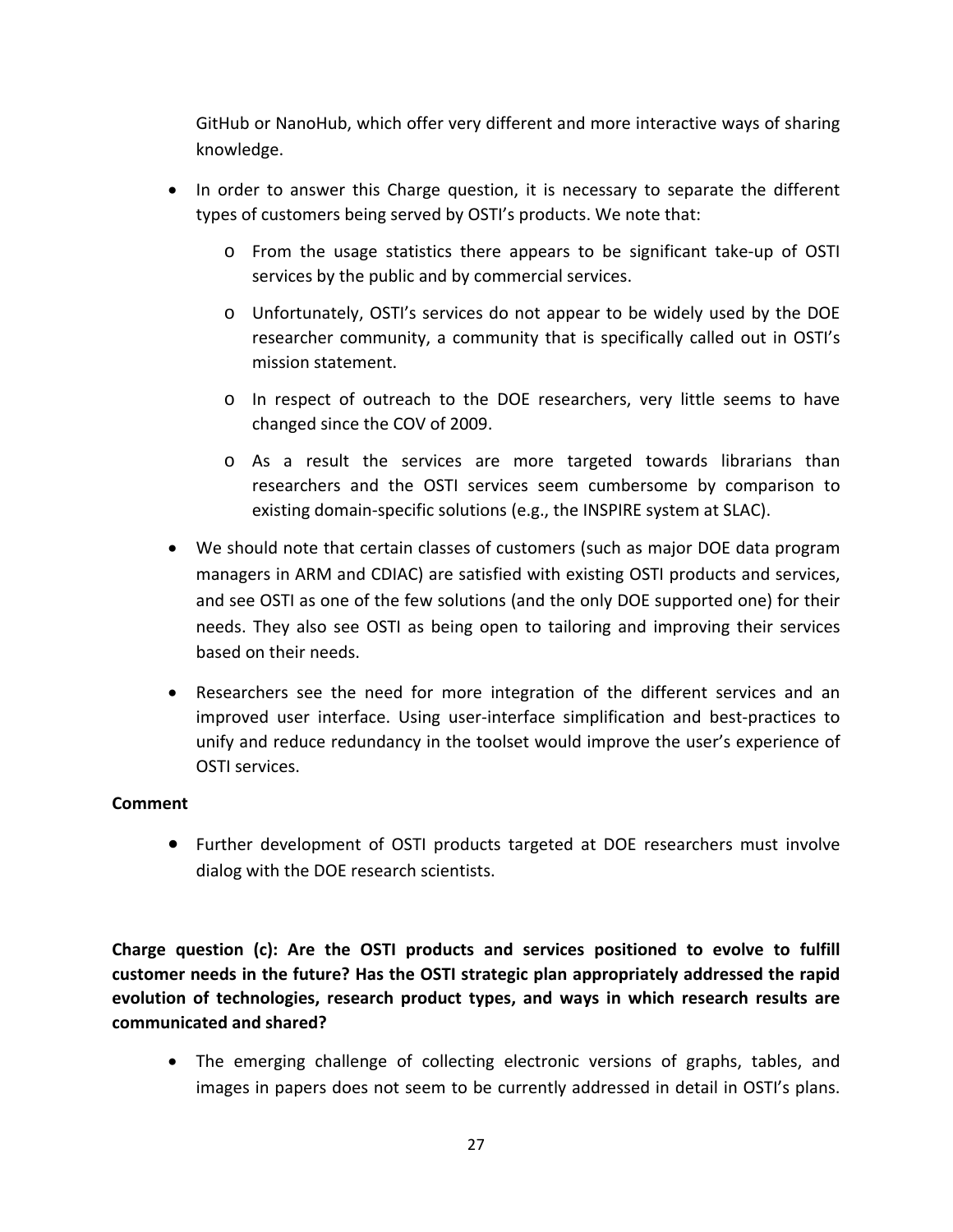Although data, software, images and video are all part of OSTI's larger data vision it must be emphasized that OSTI and the DOE STIP community must work closely with the DOE research community if they are to develop new useful services for today's researchers. A detailed implementation plan showing how OSTI will achieve the goals set out in their strategic plan would be helpful.

- In their presentations, the OSTI staff showed a good awareness of the likely evolution of the services with respect to linking publications to data. The Data ID Service is a useful start and OSTI's involvement with CrossRef, FundRef, DataCite, and the ORCID organizations will be valuable.
- OSTI's vision for providing '*named user'* functionality could clarify the issue of which part of their customer base they are addressing. Adding some *'social functionality'* could also help bring the interactivity of OSTI services up to the level of the best research community tools.

## **Comment**

The evolution of libraries in an era of search engines and social computing technologies means that both OSTI and the DOE library community must involve DOE researchers to develop new services and tools that support the changing nature of scholarly communication.

**Charge question (d): What is the national and international standing of OSTI with respect to similar organizations whether at other U.S. Federal Agencies, DOE Laboratories, or universities? In what areas must OSTI be a clear leader to fulfill its mandated responsibilities to the DOE?**

- OSTI has a leadership role with the CENDI interagency group in operating the Science.gov gateway to government science information. This offers a federated search service across 60 scientific databases and 200 million pages of scientific information.
- $\bullet$  The recent development of the DOE PAGES<sup>Beta</sup> service for access to research journal articles has won the respect of the NSF and the DOD (DTIC) who are considering using the OSTI system for delivering their public access plans. This is an area in which OSTI must be a clear leader to fulfill its mandated responsibilities.
- The OSTI services employ a range of innovative technologies not uniformly available from their peer international scientific information organizations.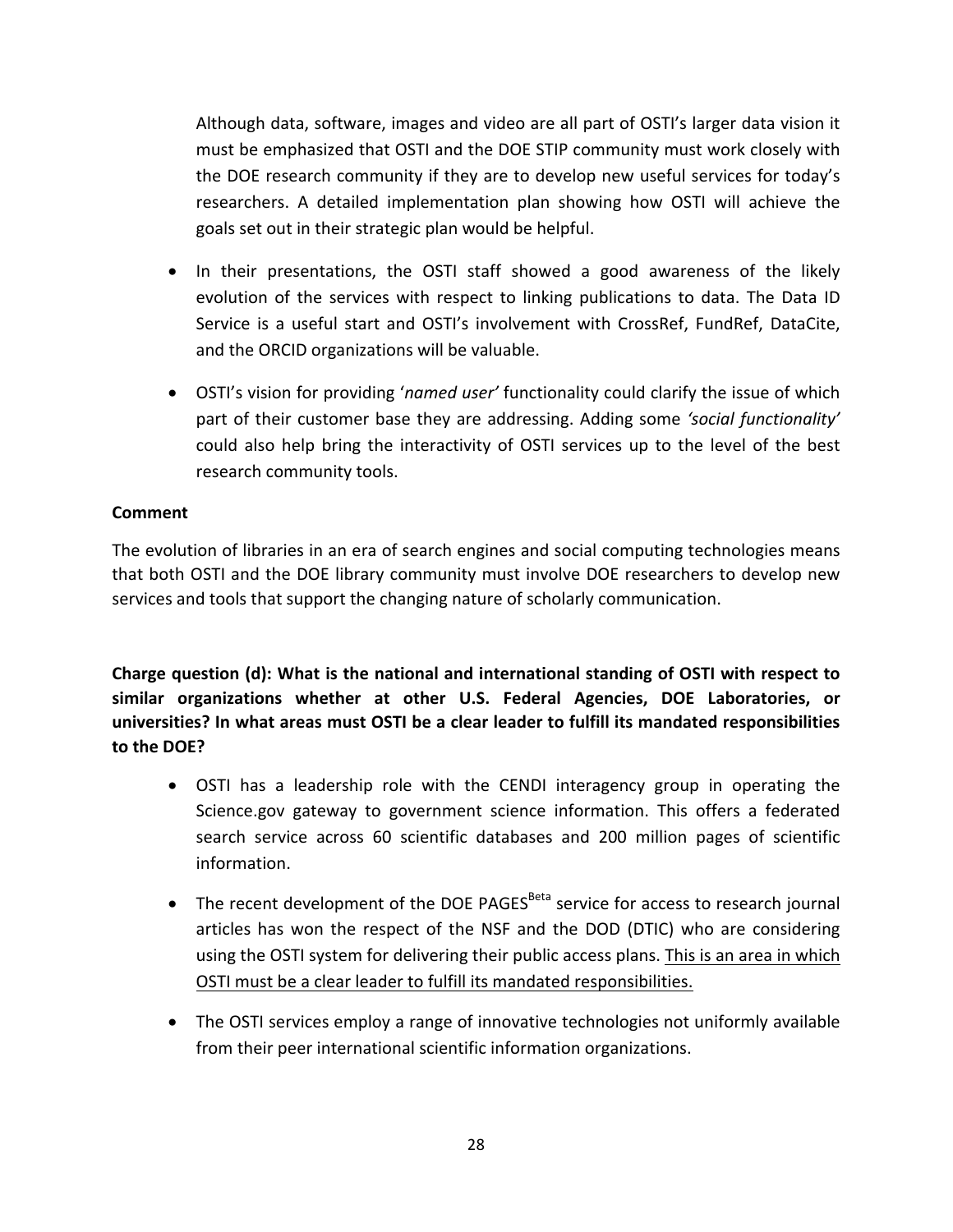- In terms of international leadership and recognition, OSTI is a founder member of the WorldWideScience Alliance and is responsible for providing novel real‐time searching and translation service over globally‐dispersed multilingual scientific literature to the other Alliance members.
- OSTI products and services compare well with those delivered by similar organizations in Canada (CISTI), France (INIST‐CNRS) and the German National Library of Science and Technology (TIB).
- Because of its recognized expertise in information management, OSTI was invited to chair the Technical Activities Coordinating Committee of the International Council for Scientific and Technical Information (ICSTI).

## **10. Response to supplementary questions**

- **Is the mission statement sensible in the light of the statutory authorities?**
	- o The OSTI mission statement is entirely appropriate in targeting DOE researchers and the public.

### **Is OSTI organized and staffed to accomplish today's mission?**

- o The recent re‐organization of OSTI in terms of its three core functions has given OSTI clearer focus on DOE research results.
- $\circ$  It is likely that some changes to the mix of technical expertise at OSTI will be required to design and develop services suitable for modern science environments. This could be acquired either through new hires or by collaboration with existing DOE lab researchers and librarians.
- $\circ$  If OSTI is to take on a larger role with respect to data it needs to expand its expertise in this area.

### **Are the current and planned OSTI products and services the correct ones?**

o The products and services need to be targeted for at least three different communities – the traditional library and information management community, the DOE research community, and the general public.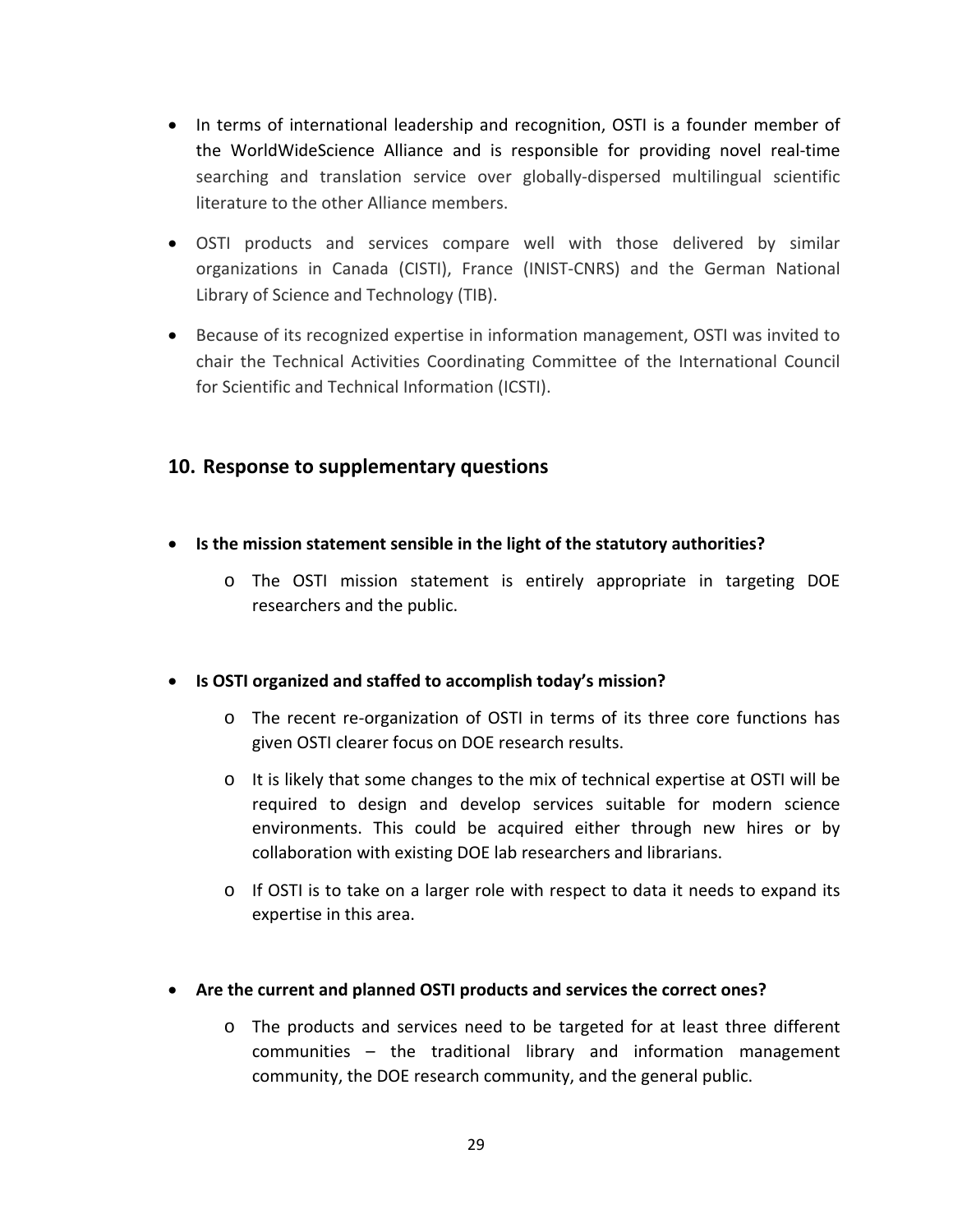- o The automated collection of publications and provision of public access versions should remain a top priority for OSTI. Optimization of the publication collection method could significantly reduce the burden on the data submitter (e.g. requesting only the DOI, organization, funding info, and a pdf) and significantly increase collection completeness.
- o The start on collecting multimedia content is valuable but improvements in metadata and consideration of the priorities of different types of multimedia should be undertaken.
- o The Data ID Service is a critical first step towards making datasets citable and linking data to publications. Other data collection, federating, and brokering services may be the next step.

#### **What suggestions would the subcommittee make for the next steps?**

- o Initiate some serious two‐way outreach and dialog with the DOE Labs research communities to better understand what services they would like and use.
- o A more detailed analysis of Google/Bing search results on DOE R&D could help determine in which areas OSTI should focus to deliver complementary functionality.
- o Discuss tool usability issues with the DOE research community with a view to developing an integrated 'one stop shop' approach to STI services
- o Enlarge the STIP management by 'researcher champions' from each Lab. The lab library staff need to work with researchers to understand the issues of research reproducibility and open science that require linking data and software to research publications.
- o With the STIP management, OSTI needs to develop the necessary skills to advise researchers about the required Data Management Plans. This could include discussion about possible data repositories for long‐term storage of large data sets as well as how to release sufficient data to support the conclusions of the journal article.
- o Discuss approaches to **partner** with the DOE labs and researchers to improve content completeness and help reach the DOE goal.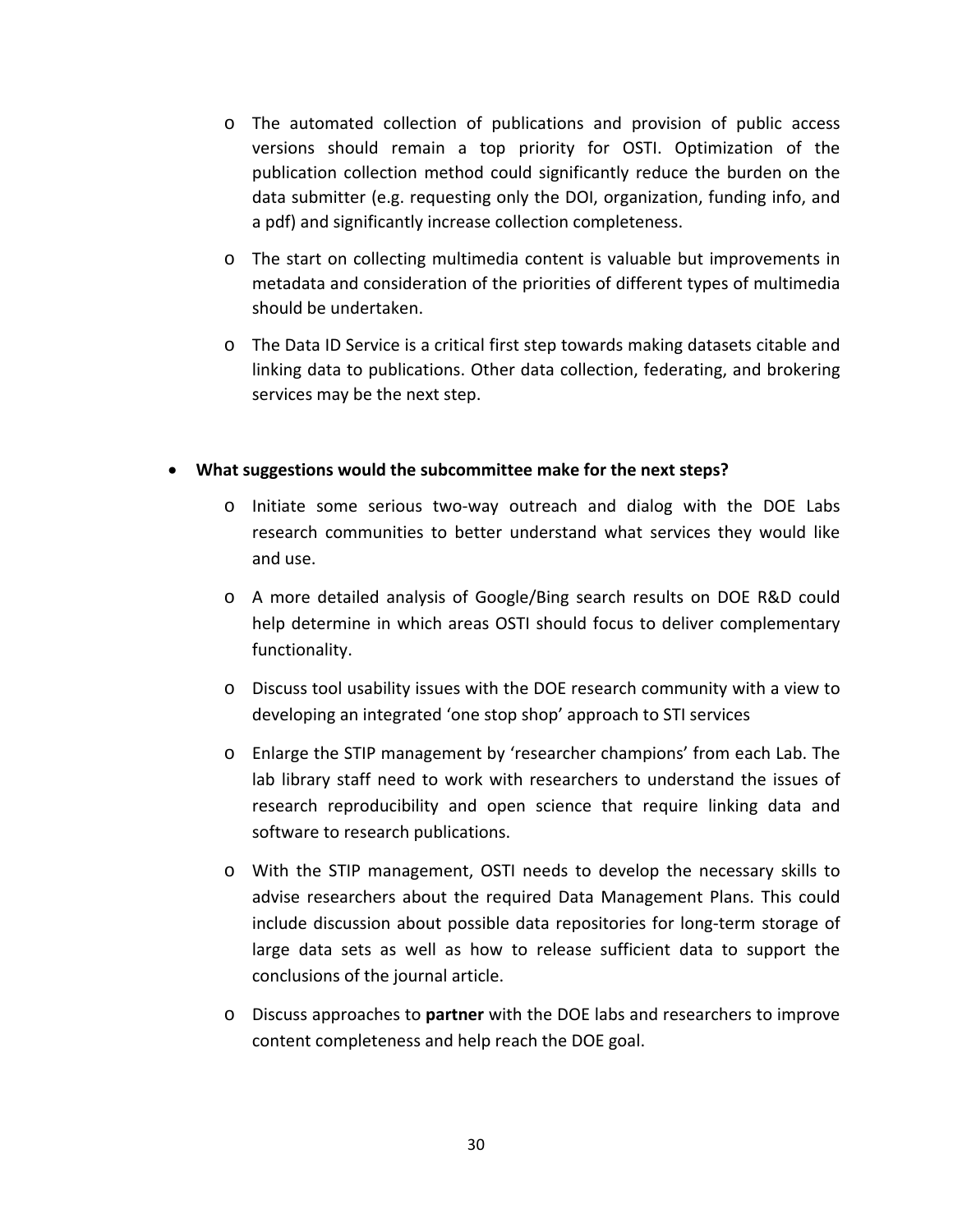## **11. Recommendations**

#### **Recommendations to OSTI**

- 1. If OSTI is to truly fulfill its mission to create products and services to make '*R&D findings available and useful to DOE researchers'*, it needs to initiate a vigorous outreach program with the DOE Lab researchers. This must involve listening to researchers needs and understanding the strong and weak points of existing community sites.
- 2. OSTI should work with the DOE research community to re-invent the ESTSC software service. In addition, releasing software in support of a research publication needs to be supported. In respect of the Data Explorer tool, OSTI should undertake a review of the datasets currently included in the tool, in partnership with Lab researchers.
- 3. Work with the labs to identify 'researcher champions' who can work with the STIP community to strengthen the link to researchers. This could include advice on Data Management Plans and target data repositories.
- 4. OSTI should work aggressively to continue toward a unified user environment with a limited number of, clearly delineated, non‐redundant tools and develop a master plan for future development and areas of expansion through community input.
- 5. Through partnership with the national lab librarians and researchers identify and address publication content gaps and develop clear instructions and guidelines regarding content submission requirements. Significantly improving the completeness of coverage of the publications collection will require creative solutions not mandates. In addition, OSTI needs to work with the Labs to correct present inaccuracies in the record and also to devise practical methods to check that research papers are made openly available after the 12 month embargo time.

#### **Recommendations to the Office of Science**

1. To promote a successful implementation of the public access requirement issued by OSTP, OSTI needs top‐down support from DOE in clearly communicating that this is not a requirement/burden imposed by OSTI but rather a government‐wide and DOE‐wide requirement meant to share federal research results and accelerate scientific progress. In this regard, labs, grantees, and their authors need to be incentivized to comply with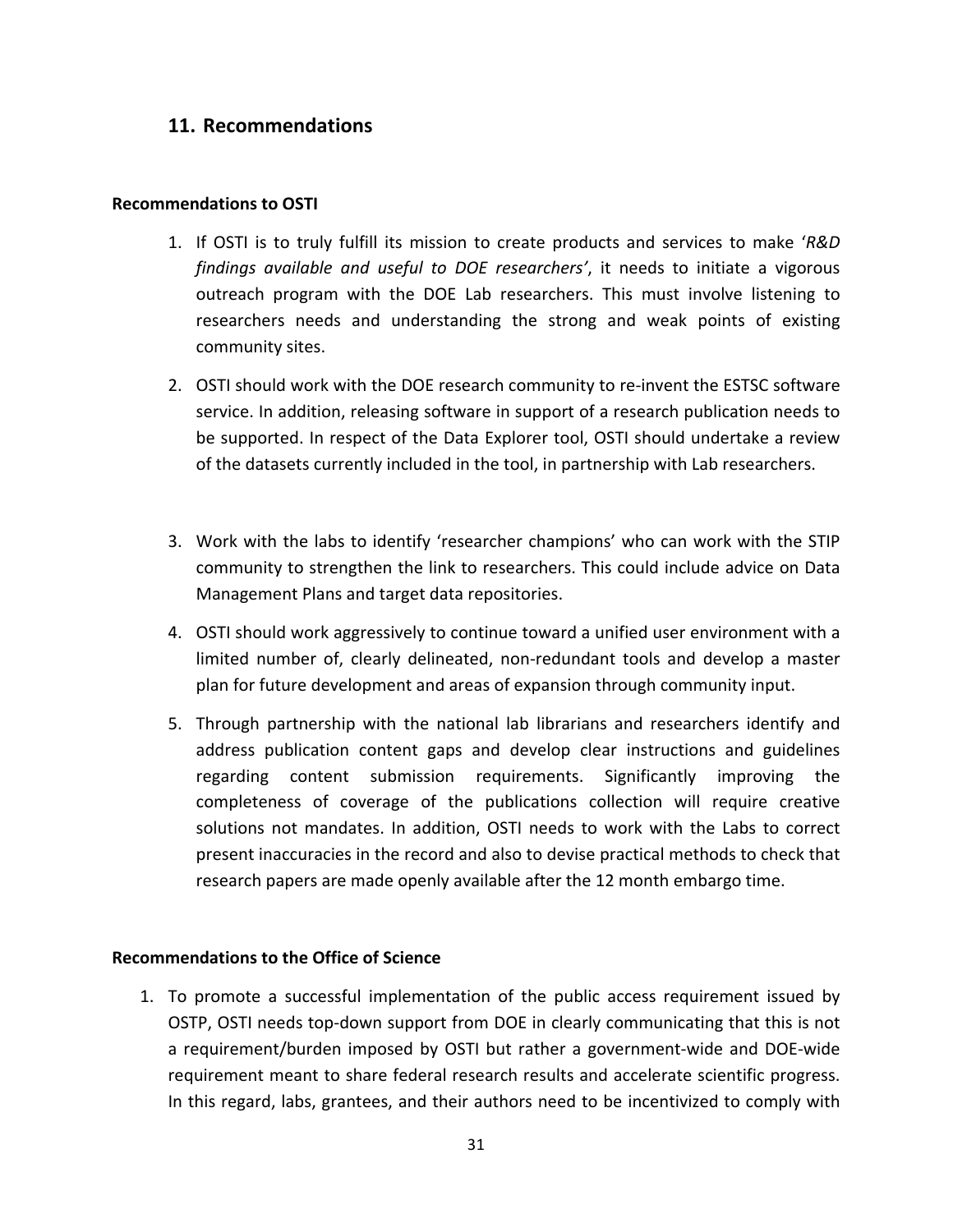this requirement, which partnership with OSTI staff can help them to fulfill, and one such incentive could be a measurable expectation expressed in labs' annual performance plans.

- 2. The Office of Science should consider defining a useful role for OSTI and the STIP management team in managing DOE data. Sharing and preservation of data are central to protecting the integrity of science, facilitating validation of results, and advancing science by broadening the value of research data to disciplines other than the originating one and to society at large. Possible roles for OSTI include:
	- o Following the example of major journals and collecting digital versions of tables, graphs, and images from papers.
	- o Working with all of the Office of Science Programs and the different research communities in the DOE labs to develop better solutions for linking data and software to publications.
	- o Coordinating reviews of the data needs by discipline to identify explicit commonalities and differences between disciplines.
	- o Participating in collaborative pilots that establish the open data and open science end‐to‐end infrastructures (data provenance, data workflows, experiment integration).
	- o Assisting in the development of an evaluation plan to assess how well the DMP and OSTI services support the community.
	- o Developing cost models for manageable and cost‐effective data solutions.

However, if OSTI is to play a major role in data management, they would need to acquire significant new expertise in research data and would need to be resourced appropriately. It is also essential that OSTI collaborate closely with the DOE research community from the beginning.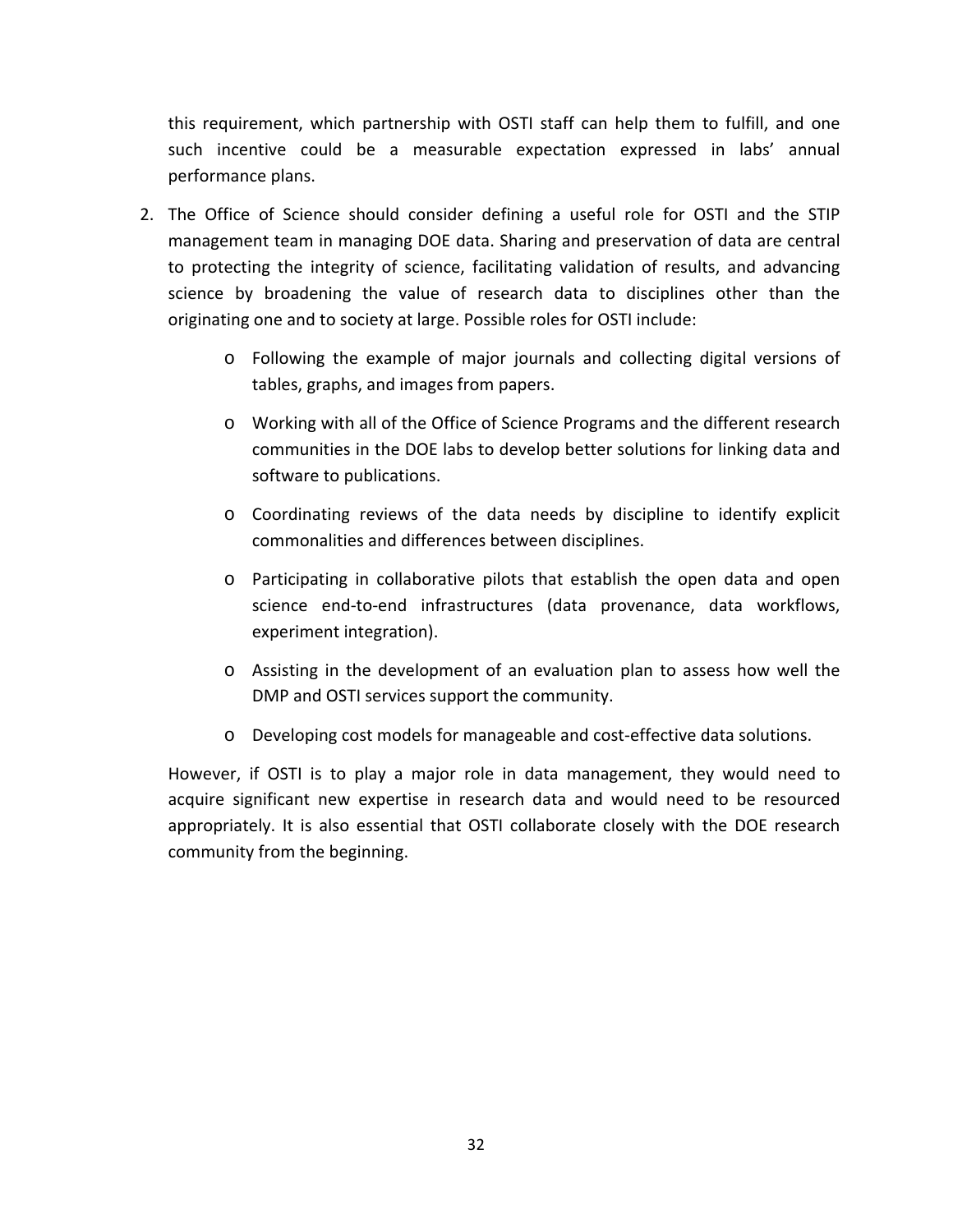# **References and URLs**

### **General references**

- 1. Hitson ASCAC briefing Final.ppt, Presentation by Web Conference to ASCAC Subcommittee, March 12, 2015
- 2. Annotated OSTI usage metrics report, analysis, [Internal Memo conveyed via email] (6/5/2015)
- 3. ASCAC STI Subcommittee Notes 4.doc, Site Visit 27<sup>th</sup> May, 2015.

### **URLs for Relevant Memoranda and Policy Statements**

 **OSTP Memo on Increasing Access to the Results of Federally Funded Scientific Research**

https://www.whitehouse.gov/sites/default/files/microsites/ostp/ostp\_public\_access\_memo\_2 013.pdf

**DOE Public Access Plan**

http://www.energy.gov/sites/prod/files/2014/08/f18/DOE\_Public\_Access%20Plan\_FINAL.pdf

**OMB Memo on Open Data Policy**

https://www.whitehouse.gov/sites/default/files/omb/memoranda/2013/m‐13‐13.pdf

**DOE Office of Science Statement on Digital Data Management**

http://science.energy.gov/funding-opportunities/digital-data-management/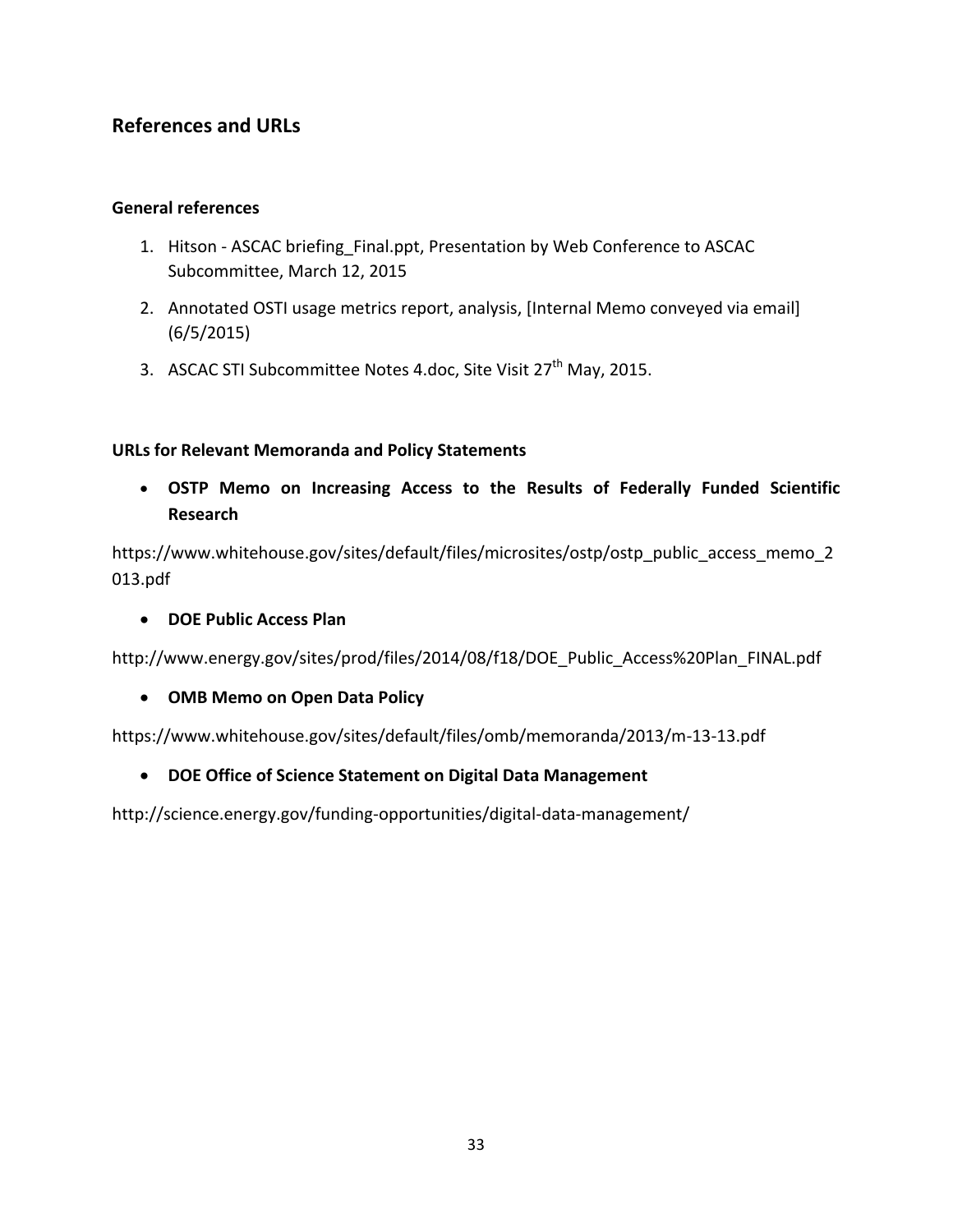### **Appendix A: Charge Letter**



**Department of Energy** Office of Science Washington, DC 20585

November 17, 2014

Prof. Roscoe Giles, ASCAC Chair Department of Electrical and Computer Engineering **Boston University** 8 St. Mary's Street Boston, MA 02215

Dear Professor Giles:

Thank you for the many outstanding activities that you have led during your years as Chair of the Advanced Scientific Computing Advisory Committee (ASCAC). I am writing now to ask that ASCAC take on a new and very important task for the Office of Science. I am requesting that ASCAC establish a standing subcommittee for an initial period of two years to advise the Office of Science on matters associated with the DOE Office of Scientific and Technical Information (OSTI).

OSTI was established in 1947 to fulfill the agency's responsibilities associated with the collection, preservation, and dissemination of scientific and technical information from DOE R&D activities, both classified and unclassified. This responsibility was codified in the enabling legislation of DOE and its predecessor agencies and, more recently, was defined as a specific OSTI responsibility in the Energy Policy Act of 2005. OSTI's mission is to maintain, within the Department, publicly available collections of scientific and technical information resulting from research, development, demonstration, and commercial applications activities supported by the Department.<sup>1</sup>

With today's requirements for broad sharing of digital data and open access of publications, the "collection, preservation, and dissemination of scientific and technical information from DOE R&D activities" assumes a complexity impossible to have imagined when OSTI was formed nearly 70 years ago. External, independent advice will be needed as OSTI transitions its products and services to methods appropriate to the new era of information gathering and sharing.

As its first activity, I would like the ASCAC-STI subcommittee to examine the following and provide me with a report by the late-spring or summer 2015 meeting of ASCAC:



<sup>&</sup>lt;sup>1</sup> EPACT 2005 (PL 109-58), SEC. 982. OFFICE OF SCIENTIFIC AND TECHNICAL INFORMATION. http://www.gpo.gov/fdsys/pkg/PLAW-109publ58/pdf/PLAW-109publ58.pdf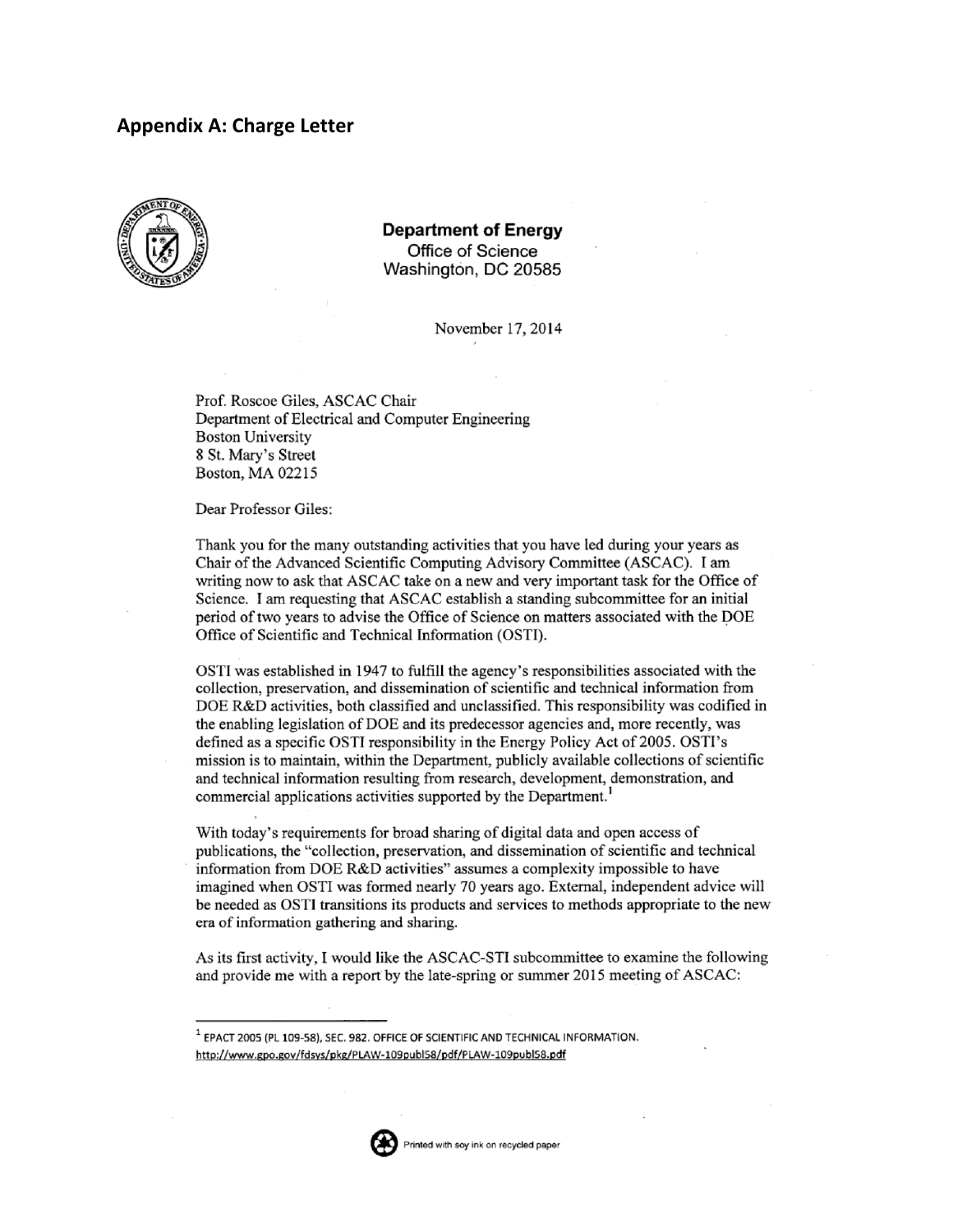## **Appendix A: Charge Letter (continued)**

- a. Are current OSTI products and services best in class and are they the most critical for the OSTI mission given the present constrained budget environment?
- b. Do OSTI products and services fulfill customer needs now?
- c. Are the OSTI products and services positioned to evolve to fulfill customer needs in the future? Has the OSTI strategic plan appropriately addressed the rapid evolution of technologies, research product types, and ways in which research results are communicated and shared?
- d. What is the national and international standing of OSTI with respect to similar organizations whether at other U.S. Federal Agencies, DOE Laboratories, or universities? In what areas must OSTI be a clear leader to fulfill its mandated responsibilities to the DOE?

If you or the ASCAC-STI chair has questions, please contact Christine Chalk, the Designated Federal Official for ASCAC, at 301-903-5152 or by email at christine.chalk@science.doe.gov.

With very best regards,

Patricia M. Dehmer Acting Director, Office of Science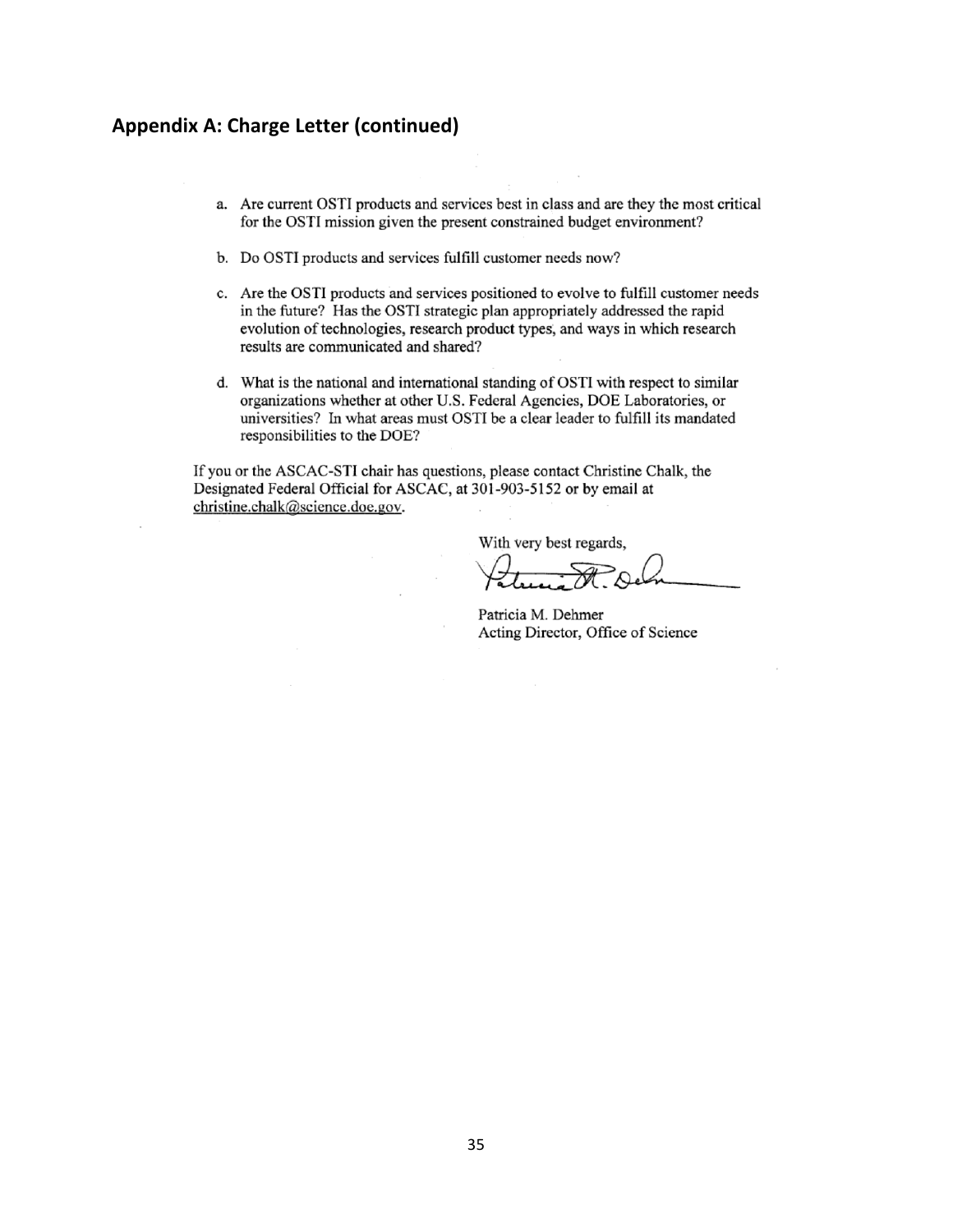### **Appendix B: Review Participants**

#### **Tony Hey (Chair)**

Senior Data Science Fellow eScience Institute Campus Box 351570 University of Washington Seattle, WA 98195‐1570 tony.hey@live.com

#### **Deborah Agarwal (LBNL)**

Senior Staff Scientist Lawrence Berkeley National Laboratory Advanced Computing for Science Department 1 Cyclotron Road Berkeley CA 94720 daagarwal@lbl.gov

### **Christine Borgman (UCLA)**

Distinguished Professor & Presidential Chair in Information Studies, UCLA 405 Hillgard Avenue Los Angeles, CA 90095 http://christineborgman.info

#### **Concetta Cartaro (SLAC)**

Experimental physicist SLAC National Accelerator Laboratory 2575 Sand Hill Road, MS 34 Menlo Park, CA 94025 cartaro@slac.stanford.edu

#### **Silvia Crivelli (LBNL and UC Davis)**

Faculty Scientist Computational Research Division Lawrence Berkeley National Laboratory sncrivelli@lbl.gov

### **Kerstin Kleese Van Dam (PNNL)**

Data Scientist Pacific Northwest National Laboratory Richland WA 99352 Kerstin.KleesevanDam@pnnl.gov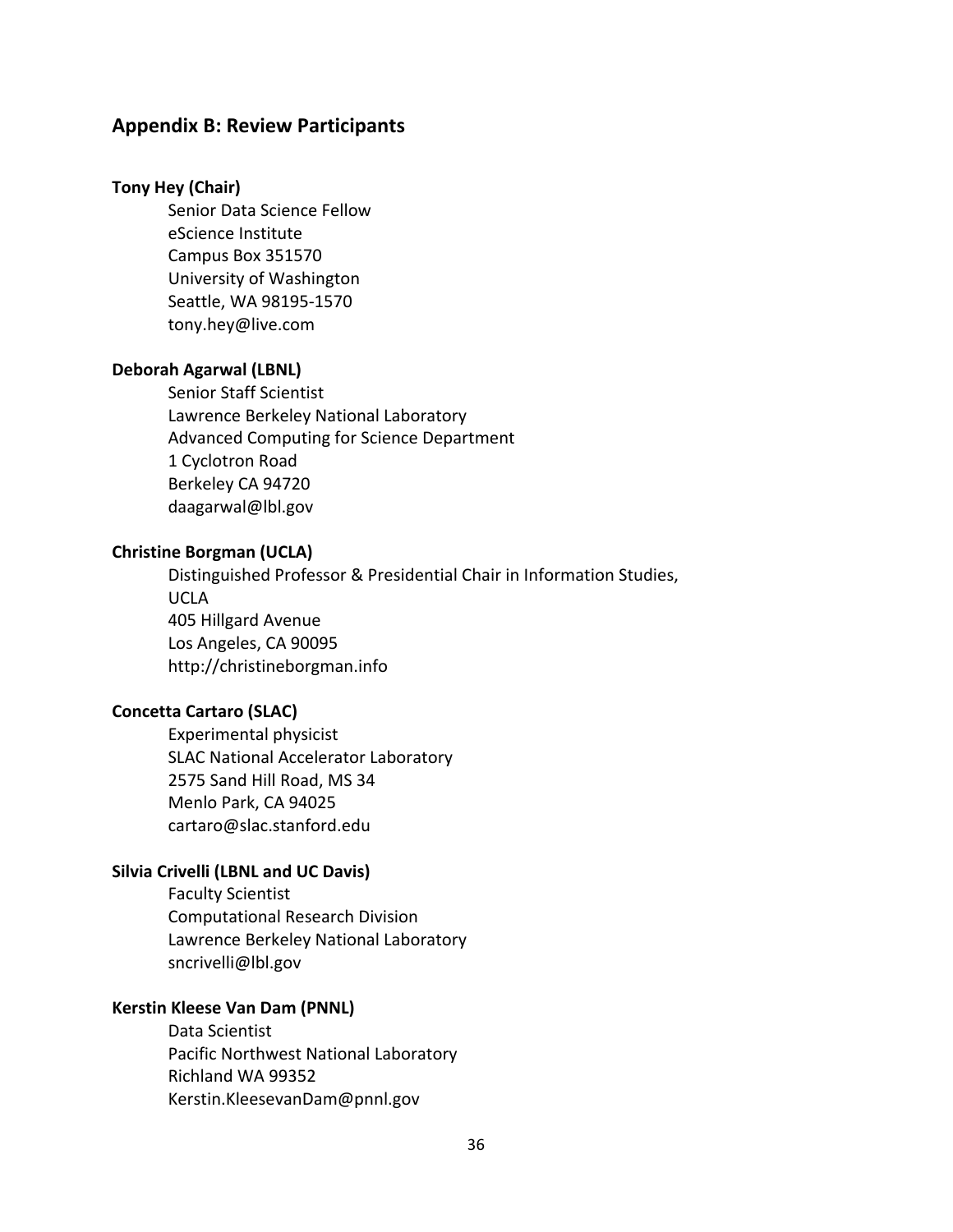#### **Richard Luce (University of Oklahoma)**

Dean, University Libraries and Associate VP for Research University of Oklahoma Norman OK 73019 rluce@ou.edu

### **Arjun Shankar, Ph.D. (ORNL)**

Senior Research Scientist and Director, Compute and Data Environment for Science (CADES) Oak Ridge National Laboratory 1 Bethel Valley Rd. Oak Ridge, TN 37831 shankarm@ornl.gov

#### **Anne Trefethen (University of Oxford)**

Pro‐Vice‐Chancellor (Academic Services and University Collections) and Chief Information Officer University of Oxford University Offices Wellington Square Oxford OX1 2JD United Kingdom anne.trefethen@it.ox.ac.uk

#### **Alex Wade (Microsoft Research)**

Director of Scholarly Communication Microsoft Research, Microsoft Corporation One Microsoft Way, Redmond WA 98052 awade@microsoft.com

#### **Dean Williams (LLNL)**

Analytics and Informatics Management Systems Project leader Lawrence Livermore National Laboratory Mail Stop: L‐103 7000 East Avenue, P.O. Box 808 Livermore, California 94550 williams13@llnl.gov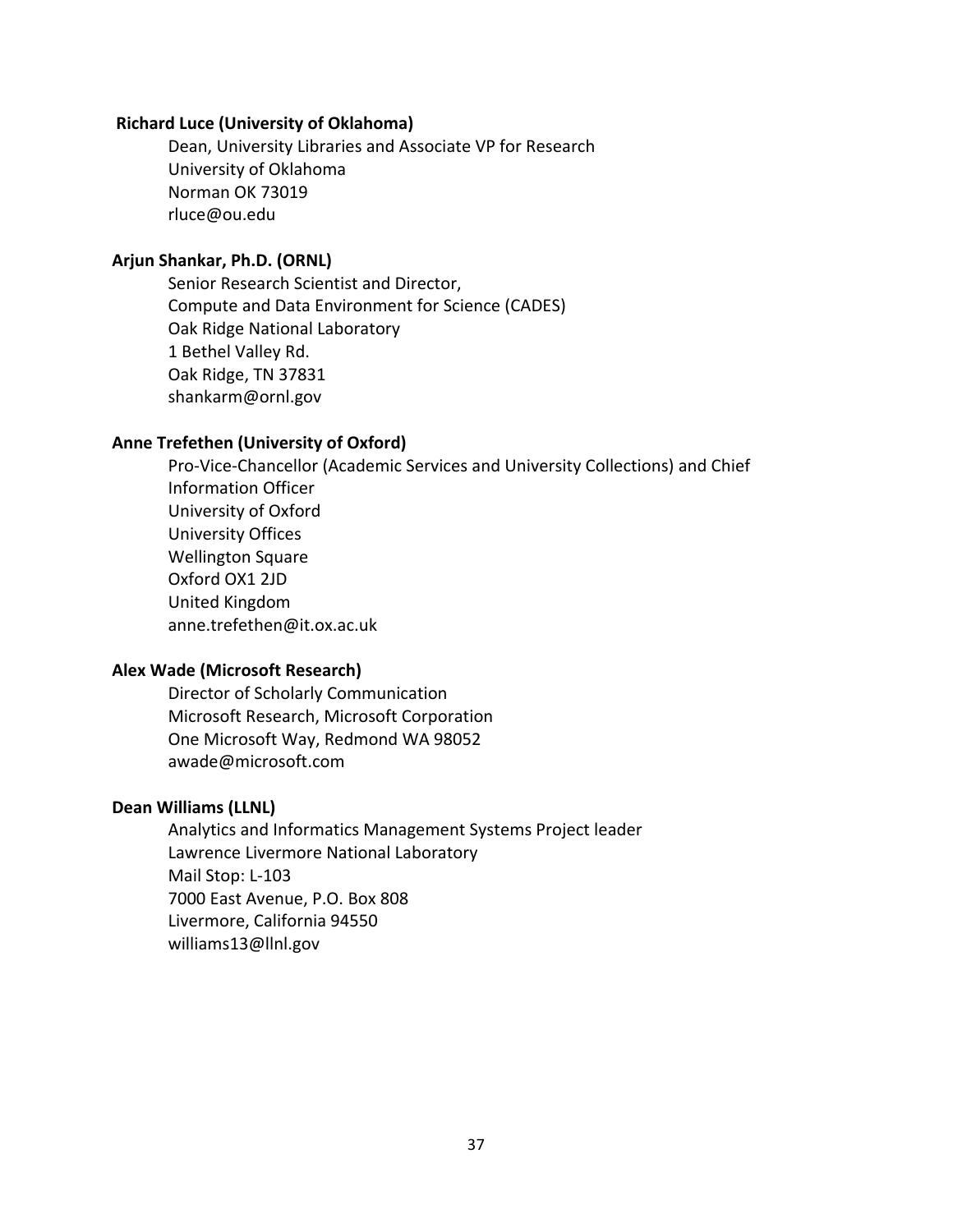# **Appendix C: Review Agenda for Subcommittee visit to OSTI May 27, 2015**

- **1. 8:00‐8:15 Welcome/Introductions**
- **2. 8:15‐8:30 Review of charge letter questions – Tony Hey**

#### **3. 8:30‐9:15 OSTI – The Broad Landscape – Brian Hitson**

- a. In the context of charge questions:
	- i. What are our products and services? STI Management and its constituent services and products
	- ii. Who are our customers? Regarding "best in class," who is the class? Analogues and Initial Comparisons
- b. Strategic shifts in priorities
	- i. Public access
	- ii. Re‐focus/Re‐balance
	- iii. Reorganization, Resources

#### **4. 9:15‐9:45 Strategic Goals, Objectives, Measures of Success – Mark Martin**

- a. Goals/objectives structure; measures of success
- b. Special emphasis areas and future direction

#### **9:45‐10:00 – Break**

- 5. Drilling deeper
	- **a. 10:00‐12:00 Information collection – Judy Gilmore, Lance Vowell, Jannean Elliott, Lorrie Johnson**
		- i. STIP Scientific and Technical Information Program Describe DOE‐wide network of Labs, HQ, grantee STI managers and processes. Summarize research product types.
		- ii. Electronic collection tools E-Link, web services, Wizard, etc. Future enhancements to these processes (easy as possible for Labs, researchers; linking R&D investments to output, i.e. via PAMS)
		- iii. New/Emerging types of STI (including dataset registration/discoverability) Cover OSTI's involvement with DataCite, international membership, our clients, etc. Describe DOI registration service and process/workflow.
		- iv. New public access requirements
			- 1. Review of OSTP and legislative mandates
			- 2. DOE journal article production
			- 3. Fulfilling requirements through STIP, complemented by publisher participation
		- v. Measuring comprehensiveness Describe efforts and methodologies to improve comprehensiveness across all STI formats. Patents success story. Future options for